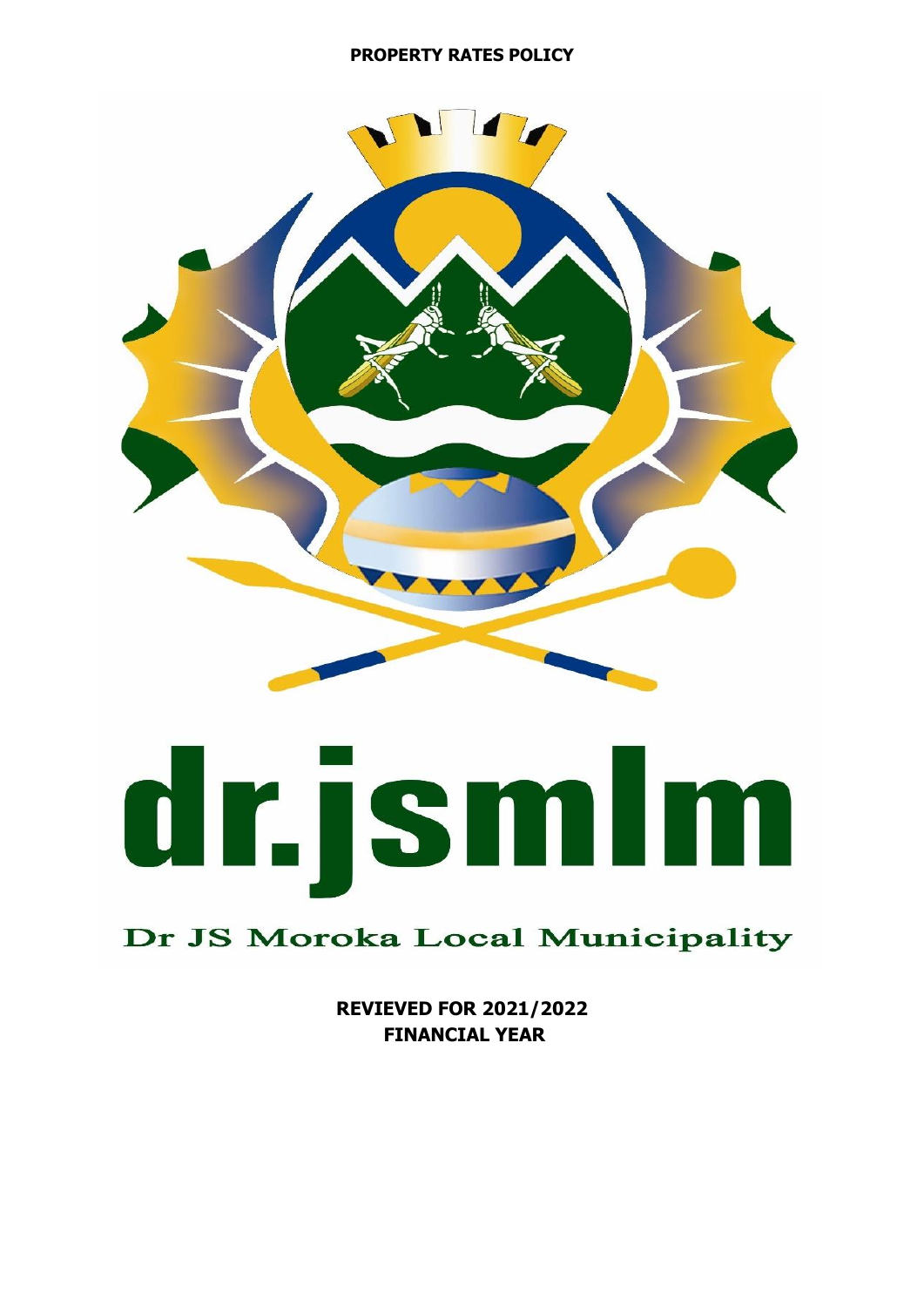### **PROPERTY RATES POLICY**

| <b>CONTENTS</b> |     |                                                       | <b>PAGE NO</b>          |  |
|-----------------|-----|-------------------------------------------------------|-------------------------|--|
|                 |     | <b>1. PREAMBLE</b>                                    | 1                       |  |
|                 |     | <b>2. DEFINITIONS</b>                                 | $2 - 6$                 |  |
|                 |     | <b>3. LEGISLATIVE FRAMEWORK</b>                       | $\overline{\mathbf{z}}$ |  |
|                 |     | <b>4. POLICY PRINCIPLES</b>                           | $7 - 8$                 |  |
|                 |     | <b>5. SCOPE OF THE POLICY</b>                         | 8                       |  |
|                 |     | <b>6. APPLICATION OF THE POLICY</b>                   | 8                       |  |
|                 |     | 7. PRINCIPLES APPLICABLE TO FINANCING OF SERVICES     | 9                       |  |
|                 |     | <b>8. CATEGORIES OF PROPERTIES</b>                    | 10                      |  |
|                 |     | <b>9. CATEGORIES OF OWNERS</b>                        | $10 - 11$               |  |
|                 | 10. | <b>PROPERTIES USED FOR MULTIPLE PURPSOES</b>          | 11                      |  |
|                 | 11. | <b>DIFFERENTAIL RATING</b>                            | 11                      |  |
|                 | 12. | <b>EXEMPTIONS AND IMPERMISSIBLE RATING</b>            | $12 - 14$               |  |
|                 | 13. | <b>REDUCTIONS</b>                                     | 14                      |  |
|                 | 14. | <b>REBATES</b>                                        | $15 - 18$               |  |
|                 | 15. | <b>PAYMENTS OF RATES</b>                              | 18-19                   |  |
|                 | 16. | <b>ACCOUNTS TO BE FURNISHED</b>                       | 20                      |  |
|                 | 17. | <b>PHASING IN OF RATES</b>                            | $20 - 21$               |  |
|                 | 18. | <b>SPECIAL RATING AREAS</b>                           | $21 - 22$               |  |
|                 | 19. | <b>FREQUENCY OF VALUATION</b>                         | 22                      |  |
|                 | 20. | <b>COMMUNITY PARTICIPATION</b>                        | $22 - 23$               |  |
|                 | 21. | <b>REGISTRATION OF PROPERTIES</b>                     | 23                      |  |
|                 | 22. | BY LAW TO GIVE EFFECT TO THE PROPERTY RATES POLICY 23 |                         |  |
|                 | 23. | <b>IMPLEMENTATION</b>                                 | 24                      |  |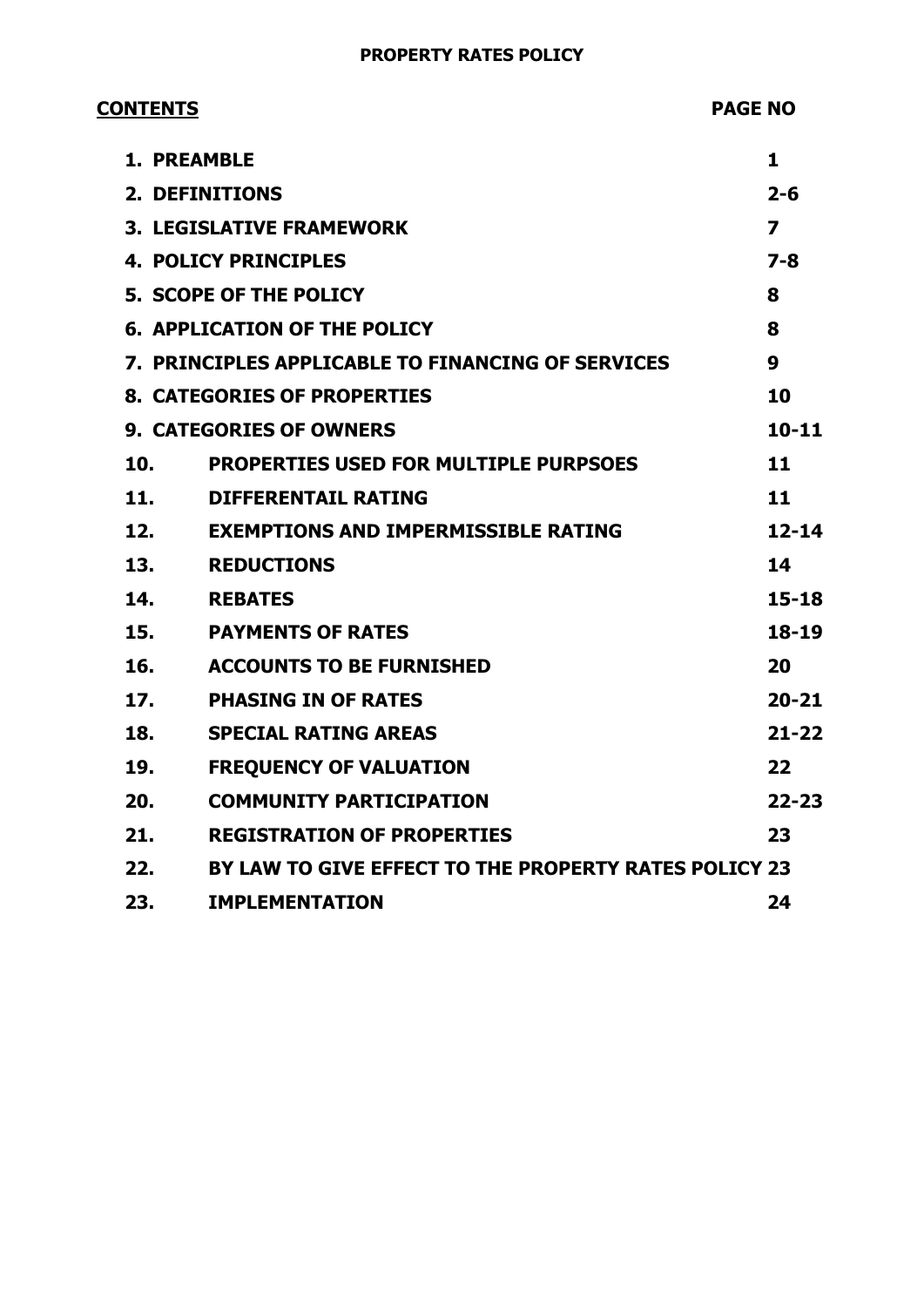# **1. PREAMBLE**

- **•** The municipality derives its power to levy rates from section 229(1) of the Constitution of the Republic of South Africa.
- The obligation on a council of a municipality to adopt and implement a rates policy on the levying of rates on a rateable property is derived from the following legislation: -Section 3(1) of the Municipal Property Rates Act (MPRA), Act 6 of 2004 -Section 62(1) of the Municipal Finance Management Act, Act 56 of 2003

The policy of Dr JS Moroka Local Municipality for levying rates on rateable property is set out in this document. The council adheres to all requirements of the Municipal Property Rates Act and Municipal Finance Management Act including any regulation promulgated in terms of these Acts.

The rates policy only rules the rating of valued property which are valued according to the Municipal Property Rates Act, No.6 of 2004 and its under regulations as published in the Government Notice 1856 of 2005 in Government Gazette 28113 dated 13 October 2005 and does not rule or guide the processes of property valuation and approval of the valuation roll.

As part of each annual operating budget the council is obligated to impose a rate in the rand on a market value of all rateable properties as recorded in the municipality's valuation roll or supplementary valuation roll(s). Rateable property shall include any rights registered against such property, with the exception of a mortgage bond. Generally, all land within Dr JS Moroka Local Municipality area of jurisdiction is rateable unless it is specifically exempted as set out in section 15 of the MPRA.

The Rates Policy set out the broad policy framework within which the municipality rates its area as per section 3 of the MPRA, and annually it's reviewed to cater for any amendment as per section 5 of the MPRA.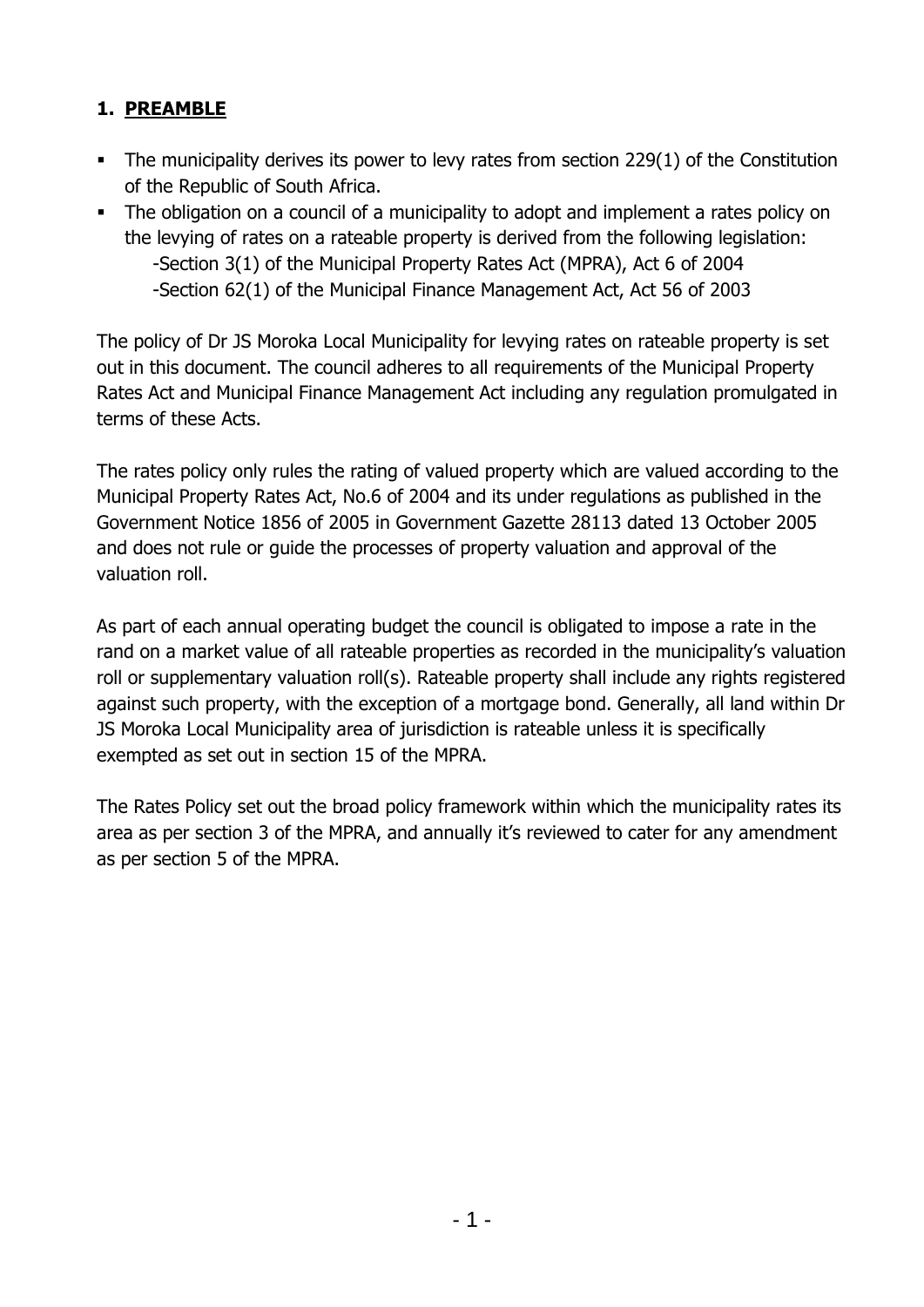# **2. DEFINITIONS**

Definitions have the following meanings, unless the context otherwise indicates:

"**act**" means the Local Government Municipal Systems Act, 32 of 2003 as amended by Act 44 of 2003 and any promulgation Regulations in line with the Act.

"**agent**", in relation to the owner of a property, means a person appointed by the owner of the property-

- (a) to receive rental or other payments in respect of the property on behalf of the owner; or
- (b) to make payments in respect of the property on behalf of the owner;

**"agricultural property"** means property that is used primarily for agricultural purposes but, without derogating from section 9, excludes any portion thereof that is used commercially for the hospitality of guests, and excludes the use of the property for the purposes of eco-tourism or for the trading in or hunting of game.

"**annually**" means once every financial year;

**"business**" means the activity of buying, selling or trade in goods or services and includes any office or other accommodation on the same erf, the use of which is incidental to such business, with the exclusion of mining, agriculture, farming, or inter alia, any other business consisting of cultivation or soil, the gathering in of crops or the rearing of livestock or consisting of the propagation and harvesting of fish or other aquatic organisms.

### **"category"**

- (a) in relation to property, means a category of properties determined in terms of Section 7 of this policy; and
- (b) in relation to owners of properties, means a category of owners determined in terms of Section 8 of this policy.

**"child-headed household"** means a household where the main caregiver of the said household is younger than 18 years of age. Child-headed household means a household headed by a child as defined in terms of section 28(3) of the Constitution.

"**government**" means owned and exclusively used by an organ of the state, excluding non-urban properties used for residential or agricultural purposes or not in use.

"**illegal use**" means any use that is inconsistent with or in contravention of the permitted use of the property.

"**indigent**" means debtors who are poor private residential households as defined by the municipality's policy on free basic services and indigent support.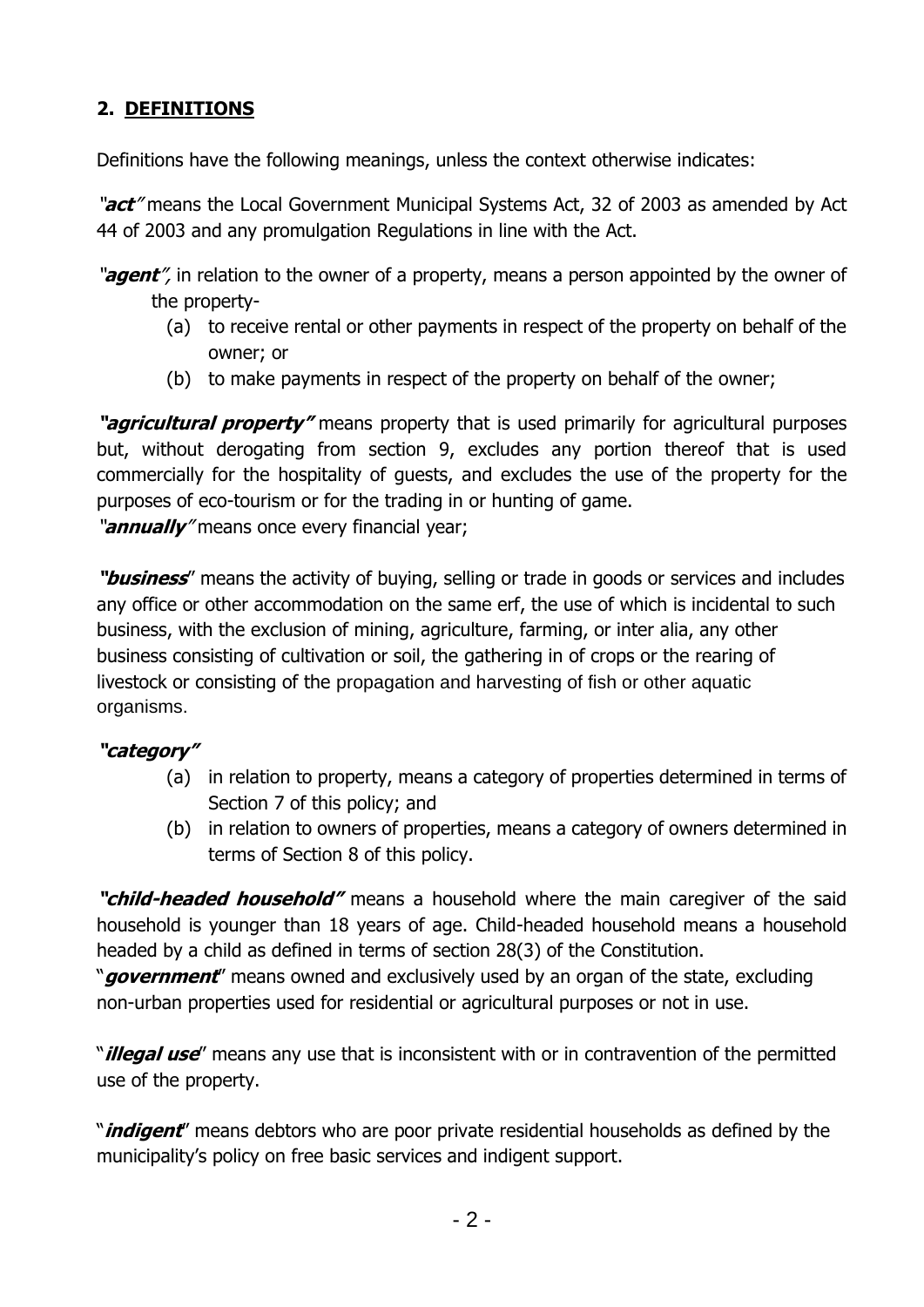**"land reform beneficiary",** in relation to a property, means a person who -

- (a) acquired the property through
	- (i) the Provision of Land and Assistance Act, 1993 (Act No. 126 of 1993); or
	- (ii) the Restitution of Land Rights Act, 1994 (Act No. 22 of 1994);
- (b) holds the property subject to the Communal Property Associations Act, 1996 (Act No 28 of 1996);
- (c) holds or acquires the property in terms of such other land tenure reform legislation as may pursuant to section 25(6) and (7) of the Constitution (Act No.108 of 1996) be enacted after this Act has taken effect;

**"land tenure right"** means an old order right or a new order right as defined in section 1 of the Communal Land Rights Act, 2004 (Act No.11 of 2004);

**"municipality"** means the Local Municipality of DR JS Moroka;

"**multiple use**" means a property that cannot be assigned to a single category due to the different uses of the property.

**"newly Rateable property"** means any rateable property on which property rates were not levied before the end of the financial year preceding the date on which this Act took effect, excluding –

- (a) a property which was incorrectly omitted from a valuation roll and for that reason was not rated before that date; and
- (b) a property identified by the Minister by notice in the Gazette where the phasing-in of a rate is not justified;

### **"owner**"-

- (a) in relation to a property referred to in paragraph (a) of the definition of "property", means a person in whose name ownership of the property is registered;
- (b) in relation to a right referred to in paragraph (b) of the definition of "property", means a person in whose name the right is registered;
- (c) in relation to a land tenure right referred to in paragraph (c) of the definition of "property", means a person in whose name the right is registered or to whom it was granted in terms of legislation; or
- (d) in relation to public service infrastructure referred to in paragraph (d) of the definition of "property", means the organ of state which owns or controls that public service infrastructure as envisaged in the definition of "publicly controlled", provided that a person mentioned below may for the purposes of this Act be regarded by a municipality as the owner of a property in the following cases:-
	- (i) a trustee, in the case of a property in a trust excluding state trust land;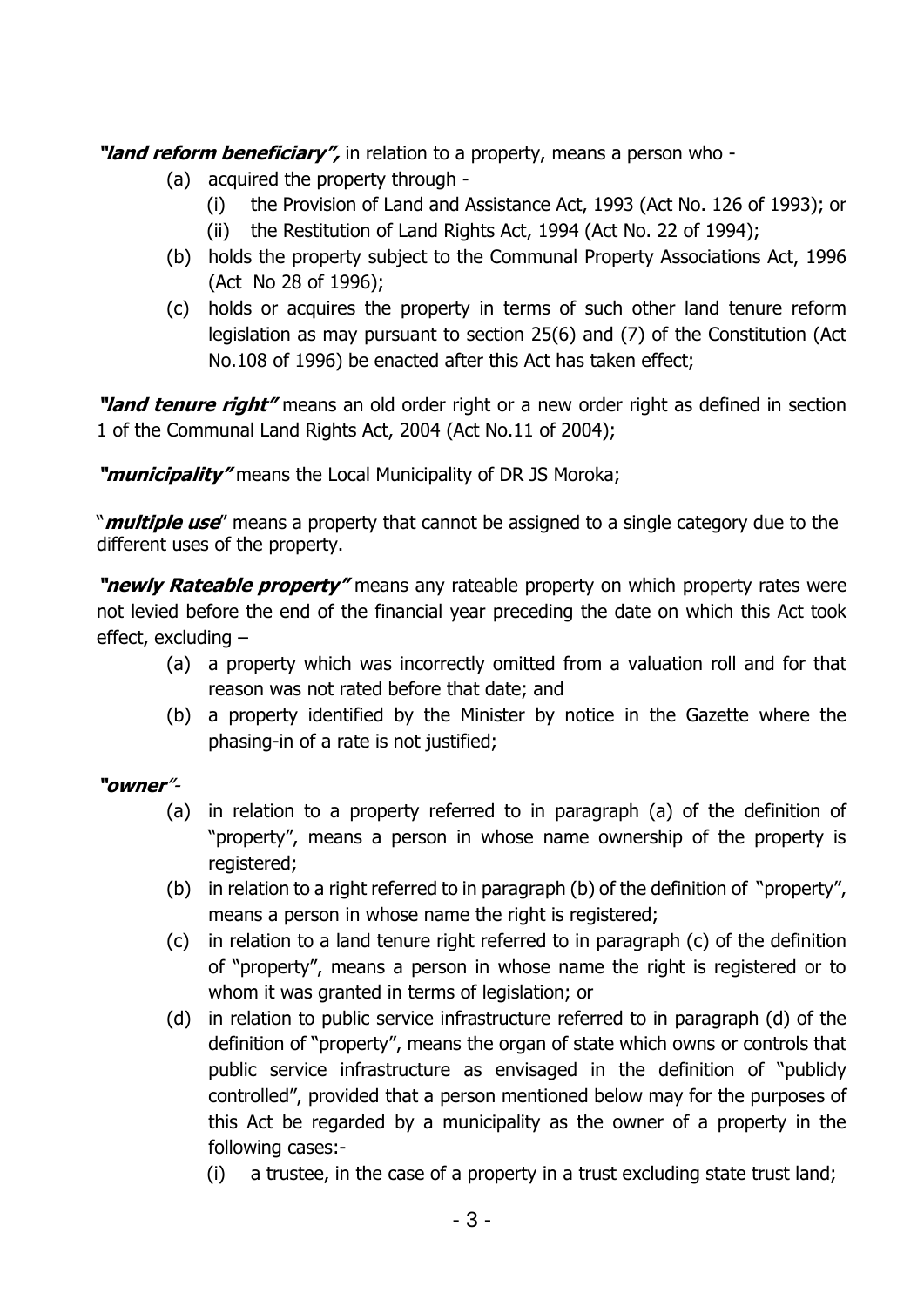- (ii) an executor or administrator, in the case of a property in a deceased estate;
- (iii) a trustee or liquidator, in the case of a property in an insolvent estate or in
- (iv) a judicial manager, in the case of a property in the estate of a person under
- (v) a curator, in the case of a property in the estate of a person under curatorship;
- (vi) a person in whose name a usufruct or other personal servitude is registered, in the case of a property that is subject to a usufruct or other personal servitude;
- (vii) a lessee, in the case of a property that is registered in the name of a municipality and is leased by it; or
- (viii) a buyer, in the case of a property that was sold by a municipality and of which possession was given to the buyer pending registration of ownership in the name of the buyer;

**"privately owned towns serviced by the owner"** means single properties, situated in an area not ordinarily being serviced by the municipality, divided through sub division or township establishment into (ten or more) full title stands and/ or sectional units and where all rates related services inclusive of installation and maintenance of streets, roads, sidewalks, lighting, storm water drainage facilities, parks and recreational facilities are installed at the full cost of the developer and maintained and rendered by the residents of such estate.

### **"property"** means -

- (a) immovable property registered in the name of a person, including, in the case of a sectional title scheme, a sectional title unit registered in the name of a person;
- (b) a right registered against immovable property in the name of a person, excluding a mortgage bond registered against the property;
- (c) a land tenure right registered in the name of a person or granted to a person in terms of legislation; or
- (d) public service infrastructure.

**"public service infrastructure"** means publicly controlled infrastructure of the following kinds:

- (a) national, provincial or other public roads on which goods, services or labour move across a municipal boundary;
- (b) water or sewer pipes, ducts or other conduits, dams, water supply reservoirs, water treatment plants or water pumps forming part of a water or sewer scheme serving the public;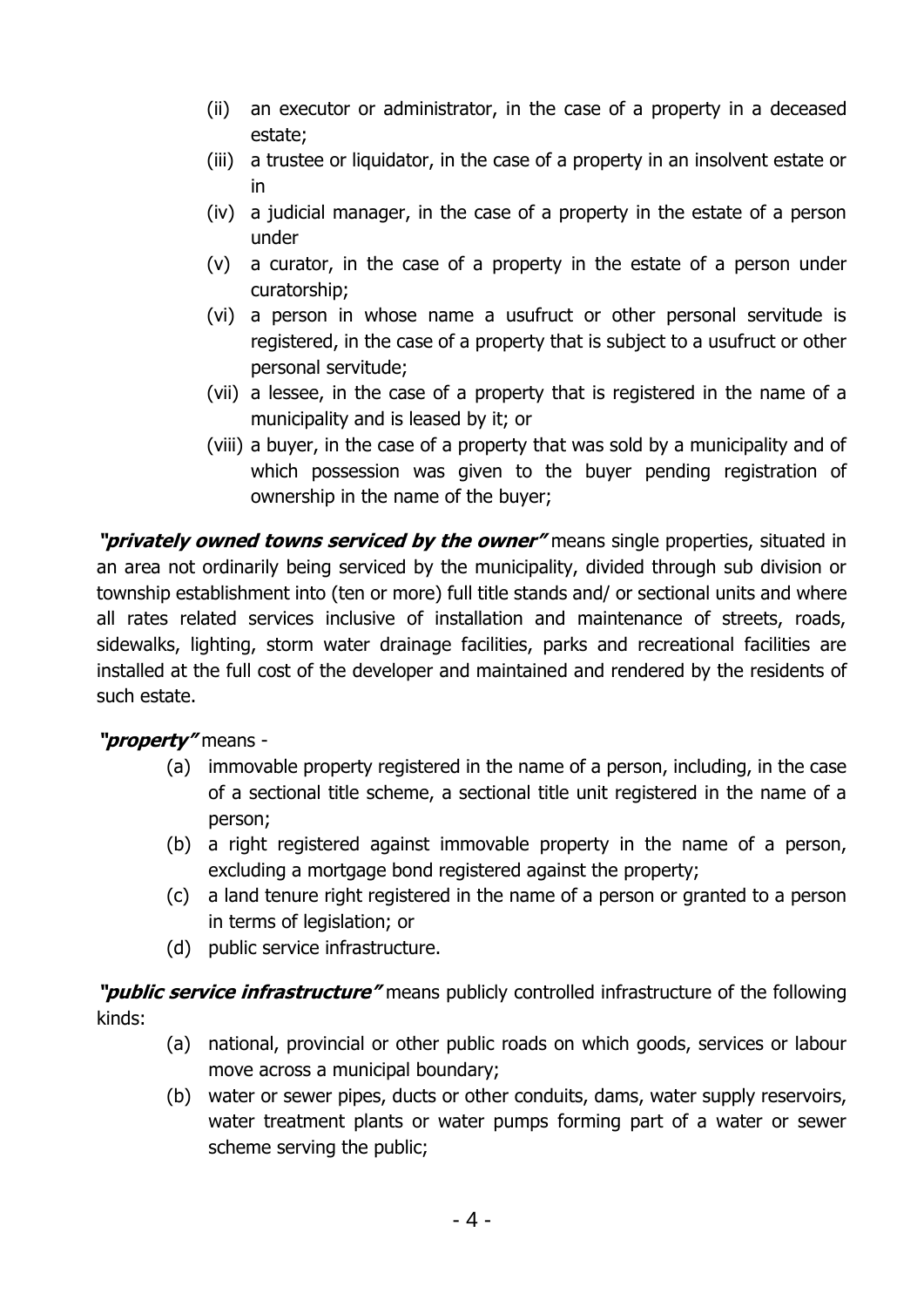- (c) power stations, power substations or power lines forming part of an electricity scheme serving the public;
- (d) gas or liquid fuel plants or refineries or pipelines for gas or liquid fuels, forming part of a scheme for transporting such fuels;
- (e) railway lines forming part of a national railway system;
- (f) communication towers, masts, exchanges or lines forming part of a communications system serving the public;
- (g) runways or aprons at national or provincial airports;
- (h) breakwaters, sea walls, channels, basins, quay walls, jetties, roads, railway or infrastructure used for the provision of water, lights, power, sewerage or similar services of ports, or navigational aids comprising lighthouses, radio navigational aids, buoys, beacons or any other device or system used to assist the safe and efficient navigation of vessels;
- (i) any other publicly controlled infrastructure as may be prescribed; or
- (j) rights of way, easements or servitudes in connection with infrastructure mentioned in paragraphs (a) to (i).

**"residential property"** means improved property that:-

- (a) is used predominantly (60% or more) for residential purposes including any adjoining property registered in the name of the same owner and used together with such residential property as if it were one property. Any such grouping shall be regarded as one residential property for rate rebate or valuation reduction purposes.
- (b) Is a unit registered in terms of the Sectional Title Act and used predominantly for residential purposes.
- (c) Is owned by a share-block company and used solely for residential purposes.
- (d) Is a residence used for residential purposes situated on property used for or related to educational purposes.
- (e) Retirement schemes and life right schemes used predominantly (60% or more) for residential purposes.

And specifically exclude hostels, flats, old age homes, guest houses and vacant land irrespective of its zoning or intended use.

**"rural communal settlements"** means the residual portion of rural communal land excluding identifiable and rateable entities within the property and excluding State Trust Land and land reform beneficiaries as defined in the Act.

**"state trust land"** means land owned by the state-(a) in trust for persons communally inhabiting the land in terms of a traditional system of land tenure;

(b) over which land tenure rights were registered or granted; or

(c) which is earmarked for disposal in terms of the Restitution of Land Rights Act, 1994 (Act No. 22 of 1994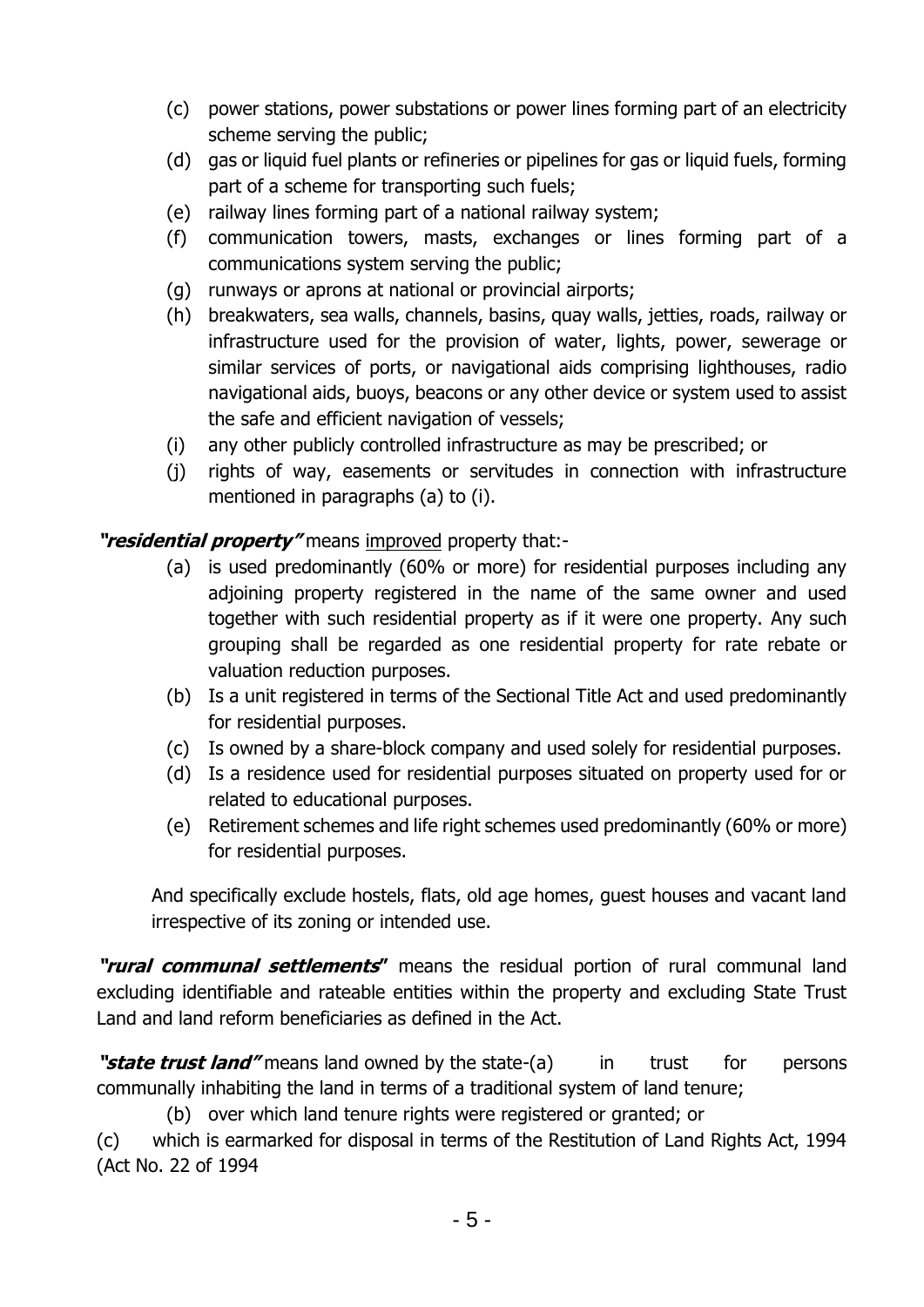"**urban land**" means land which is situated within a proclaimed township.

"**vacant land**" means:

- land where no immovable improvements have been erected; or
- the value added by the immovable improvements is less than 10% of the
- value of the land.
- vacant land is categorised according to the permitted use of the property with the exception of vacant residential land which have a separate category of property.

# **3. LEGISLATIVE FRAMEWORK**

- 3.1 This policy is mandated by Section 3 of the Local Government: Municipal Property Rates Act, 2004 (No. 6 of 2014), which specifically provides that a municipality must adopt a Rates Policy.
- 3.2 In terms of Section 229 of the Constitution of the Republic of South Africa, 1996 (No.108 of 1996), a municipality may impose rates on property.

3.3 In terms of the Local Government: Municipal Property Rates Act, 2004 (No. 6 of 2014) a local municipality in accordance with-

- a. Section 2(1), may levy a rate on property in its area; and
- b. Section 2(3), must exercise its power to levy a rate on property subject to
	- i. Section 229 and any other applicable provisions of the Constitution;
	- ii. the provisions of the Property Rates Act and the regulations promulgated in terms thereof; and
	- iii. the rates policy.
- 3.4 In terms of Section 4 (1) (c) of the Local Government: Municipal Systems Act, 2000 (No. 32 of 2000), the Council of a municipality has the right to finance the affairs of the municipality by imposing, *inter alia*, rates on property.
- 3.5 In terms of Section 62(1)(f)(ii) of the Local Government: Municipal Finance Management Act, 2003 (No. 56 of 2003) the municipal manager must ensure that the municipality has and implements a rates policy.
- 3.6 This policy must be read together with, and is subject to the stipulations of the Local Government: Municipal Property Rates Act, 2004 (No. 6 of 2014) and any regulations promulgated in terms thereof.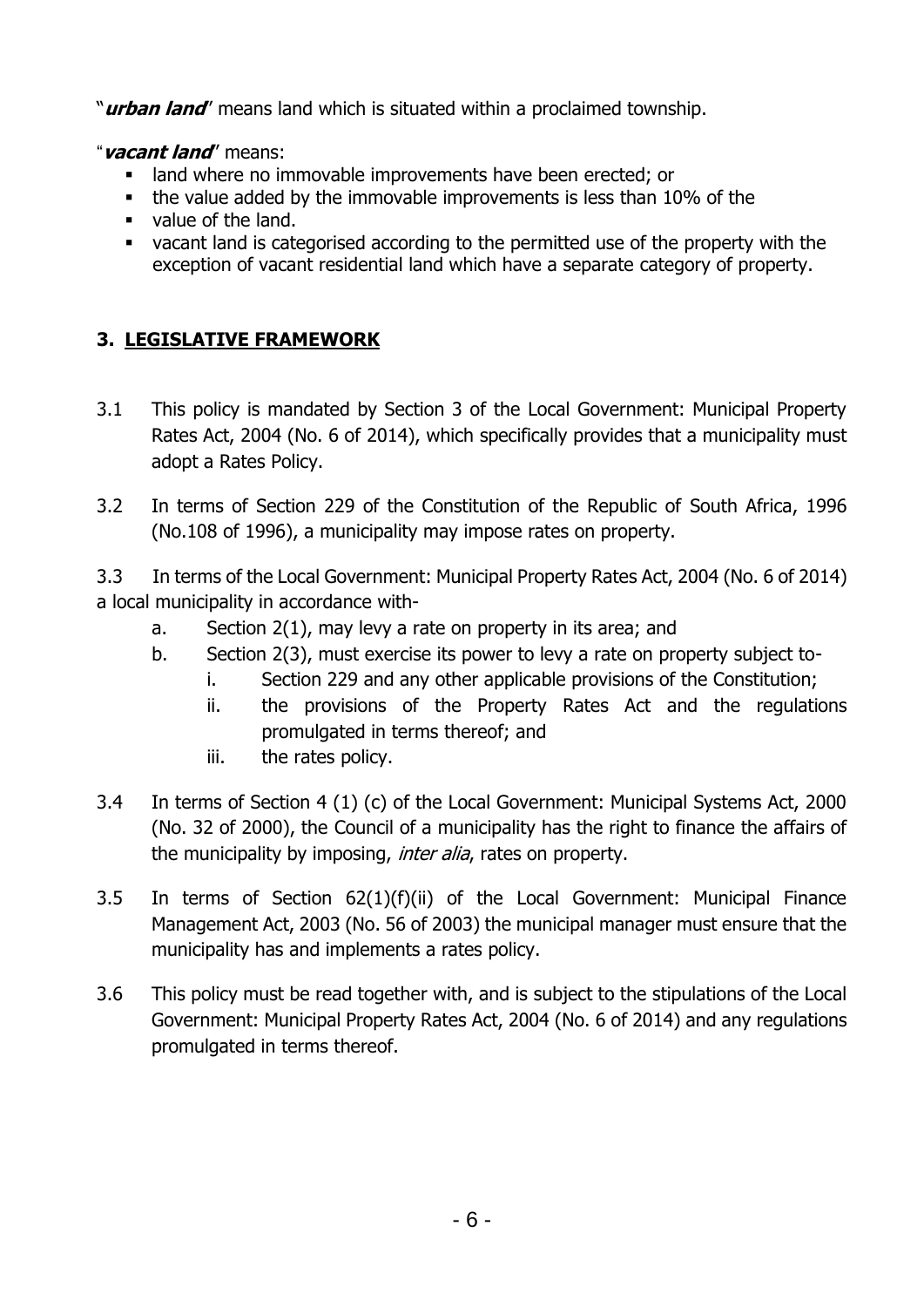# **4. POLICY PRINCIPLES**

- 4.1 Rates are levied in accordance with the Act as cents in the rand amount based on the market value of all rateable property contained in the municipality's valuation roll and supplementary valuation roll.
- 4.2 As allowed for in the Act, the municipality has chosen to differentiate between various categories of property and categories of owners of property as contemplated in clause 8 and 9 of this policy. Some categories of property and categories of owners are granted relief from rates. The municipality however does not grant relief in respect of payments for rates to any category of owners or properties, or to owners of properties on an individual basis.
- 4.3 There would be no phasing in of rates based on the new valuation roll, except as prescribed by legislation and in accordance with clause 17 of this policy.
- 4.4 In accordance with section 3(3) of the Act, the rates policy for the municipality is based on the following principles:
	- (a) Equity

The municipality will treat all ratepayers with similar properties the same.

(b) Affordability

The ability of a person to pay rates will be taken into account by the municipality. In dealing with the poor/indigent ratepayers the municipality will provide relief measures through exemptions, reductions, rebates and cross subsidy from the equitable share allocation.

### (c) Sustainability

Rating of property will be implemented in a way that:

- i. it supports sustainable local government by providing a stable and buoyant revenue source within the discretionary control of the municipality;
- ii. Supports local, social and economic development; and
- iii. Secures the economic sustainability of every category of ratepayer.
- (d) Cost efficiency

Rates will be based on the value of all rateable property and will be used to fund community and subsidised services after taking into account profits generated on trading (water) and economic (refuse removal, sewerage disposal) services and the amounts required to finance exemptions, rebates, reductions and phasing-in of rates as approved by the municipality from time to time.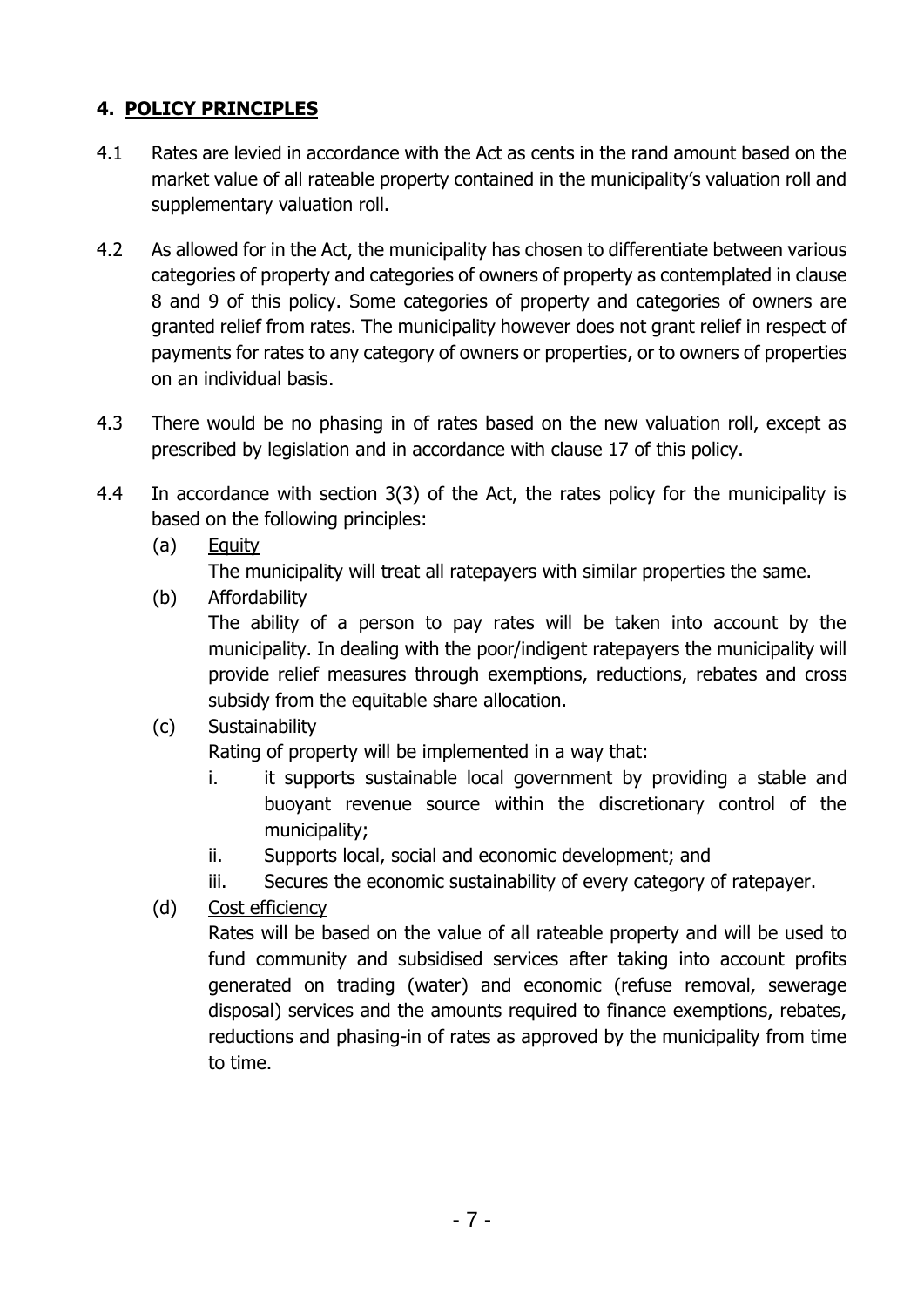# **5. SCOPE OF THE POLICY**

5.1 This policy document guides the annual setting (or revision) of property rates tariffs. It does not necessarily make specific property rates tariff proposals. Details pertaining to the applications of the various property rates tariffs are annually published in the Provincial Gazette and the municipality's schedule of tariffs, which must be read in conjunction with this policy.

# **6. APPLICATION OF THE POLICY**

6.1 In imposing the cents in the rand for each annual operating budget component, the municipality shall grant exemptions, rebates and reductions to the categories of properties and categories of owners as allowed for in this policy document.

## **7. PRINCIPLES APPLICABLE TO FINANCING OF SERVICES**

- 7.1 The municipal manager or his/her nominee must, subject to the guidelines provided by the National Treasury and the Executive Committee of the municipality, make provision for the following classification of services:-
	- (a) Trading services

i. Water

- (b) Economic services
	- i. Refuse removal.
	- ii. Sewerage disposal.
- (c) Community and subsidised services These include all those services ordinarily being rendered by the municipality excluding those mentioned in 7.1 (a) and (b).

7.2 Trading and economic services as referred to in clauses 7.1 (a) and (b) must be ring fenced and financed from service charges while community and subsidised services referred to in clause (c) will be financed from surpluses on trading and economic services, regulatory fees, rates and rates related income.

# **8. CATEGORIES OF PROPERTY**

- 8.1 Different rates may be levied in respect of the following categories of rateable properties and such rates will be determined on an annual basis during the compilation of the annual budget:-
	- **•** Residential properties;
	- **·** Industrial properties;
	- **EXECUTE:** Business properties; Agricultural properties;
	- **•** Small Holdings;
	- **EXECUTE:** State owned properties;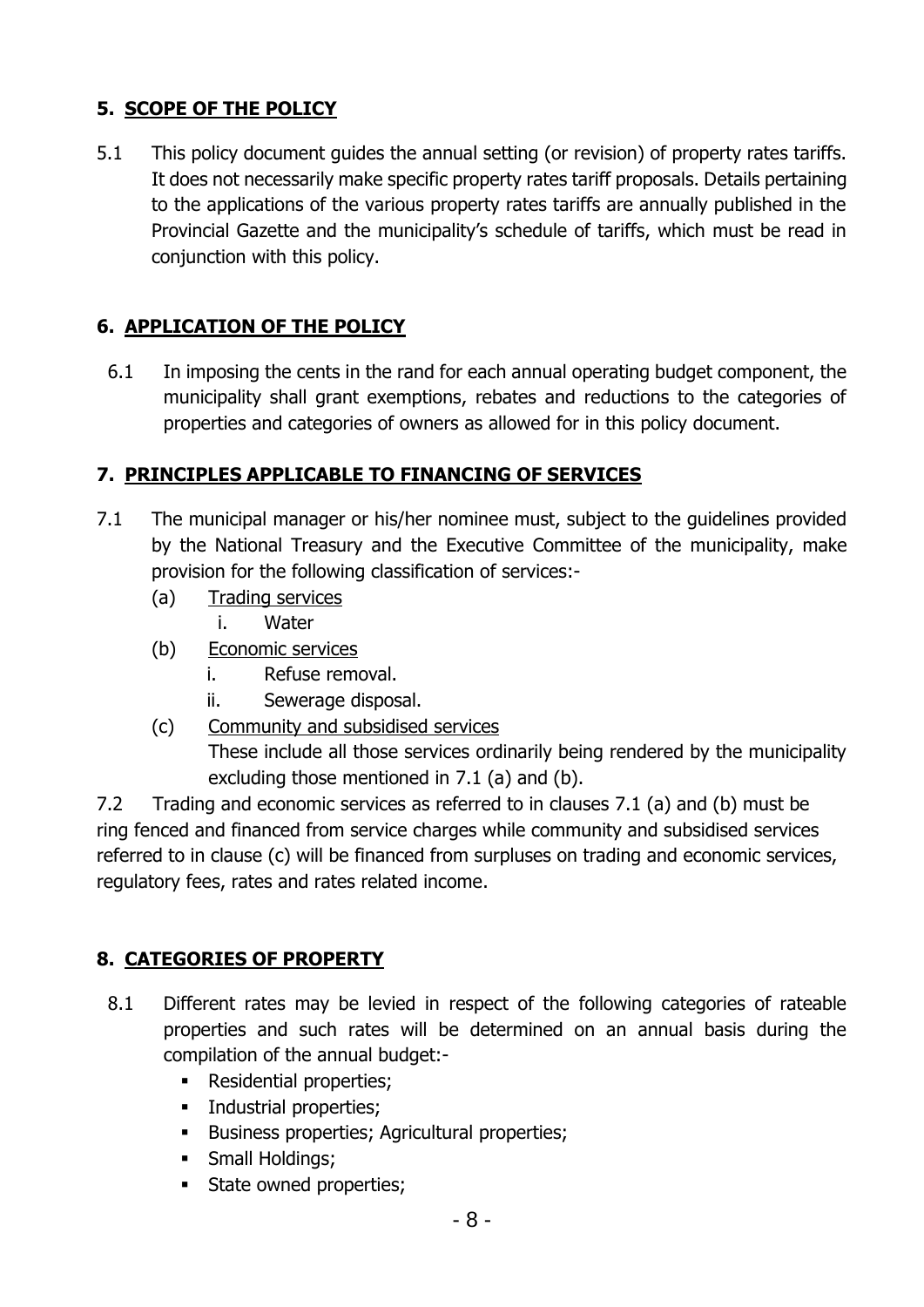- Municipal properties;
- Public service infrastructure referred to in the Act;
- **Properties owned by Public Benefit Organisations;**
- **•** Churches;
- **Educational**;
- **Privately Owned Towns:**
- Vacant Stands.
- 8.2 In determining the category of a property referred to in 8.1 the municipality shall take into consideration the dominant use of the property, regardless the formal zoning of the property.
- 8.3 Properties used for multiple purposes shall be categorised and rated as provided for in section 9 of the Act and as more fully described in clause 10.1 of this policy.

# **9. CATEGORIES OF OWNERS**

- 9.1 For the purpose of granting exemptions, reductions and rebates in terms of clause 12, 13 and 14 respectively the following categories of owners of properties are determined:-
	- (a) Those owners who qualify and who are registered as indigents in terms of the adopted indigent policy of the municipality;
	- (b) Those owners who do not qualify as indigents in terms of the adopted indigent policy of the municipality but whose total monthly income is less than the amount annually determined by the municipality in its budget;
	- (c) Owners of property situated within an area affected by
		- i. a disaster within the meaning of the Disaster Management Act, 2002 (Act No. 57 of 2002); or
		- ii. serious adverse social or economic conditions.
	- (d) Owners of residential properties with a market value below the amount as determined annually by the municipality in its budget;
	- (e) Owners of properties situated in "privately owned towns" as referred to in clause 13.1 (b);(f) Owners of agricultural properties as referred to in clause 13.1 (c); and
	- (g) Child headed families where any child of the owner or child who is a blood relative of the owner of the property, is responsible for the care of siblings or parents of the household.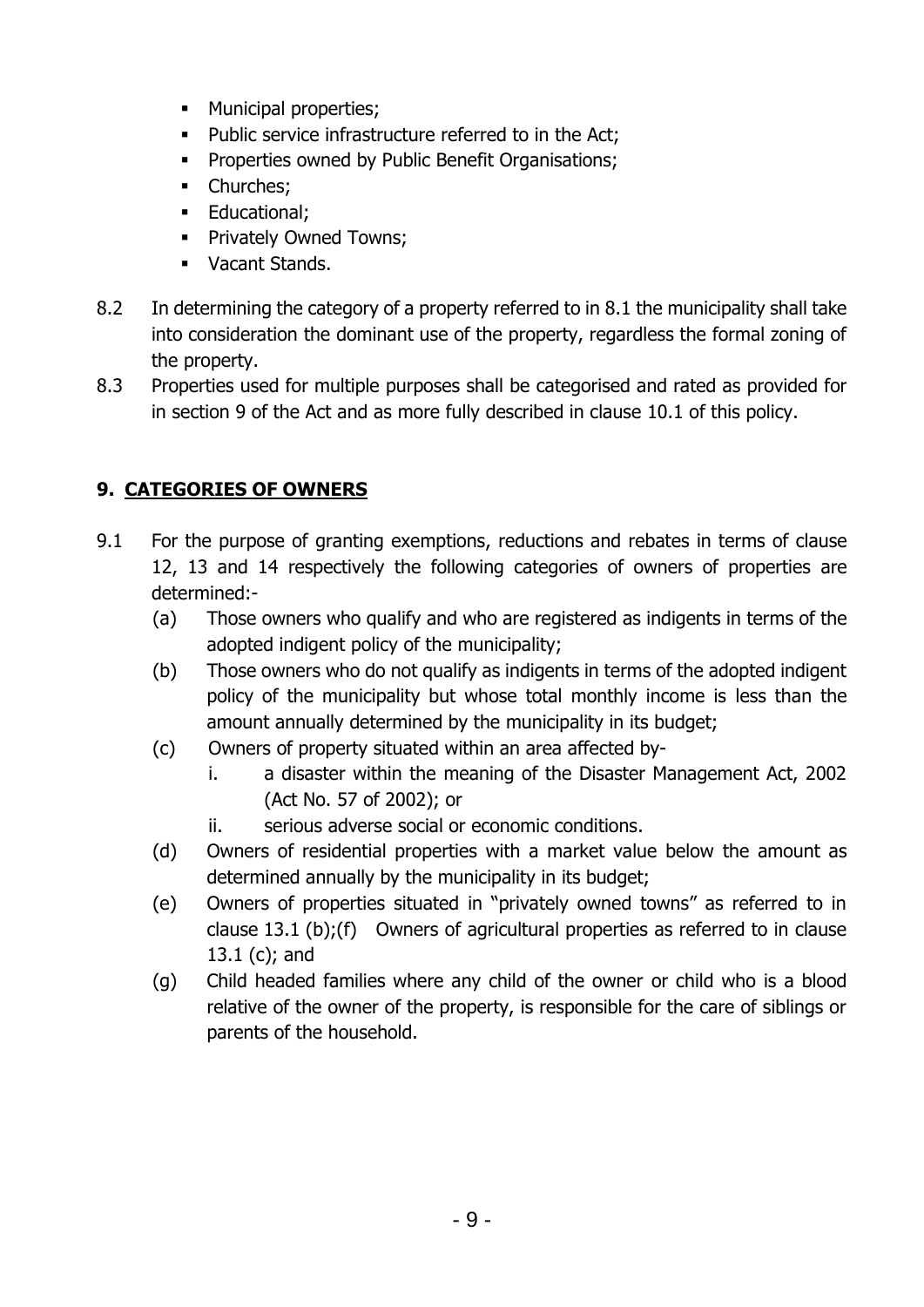# **10. PROPERTIES USED FOR MULTIPLE PURPOSES**

10.1 Rates on properties used for multiple purposes will be levied in accordance with the "dominant use of the property".

# **11. DIFFERENTIAL RATING**

- 11.1 Criteria for differential rating on different categories of properties will be according to:-
	- (a) The nature of the property including its sensitivity to rating e.g. agricultural properties used for agricultural purposes.
	- (b) The promotion of local, social and economic development of the municipality.
- 11.2 Differential rating among the various property categories will be done by way of:-
	- (a) setting different cent amount in the rand for each property category; and
	- (b) by way of reductions and rebates as provided for in this policy document.

### **12. EXEMPTIONS AND IMPERMISSIBLE RATES**

12.1 The following categories of property are exempted from rates:-

### (a) Municipal properties

Municipal properties are exempted from paying rates as it will increase the rates burden or service charges to property owners or consumers. However, where municipal properties are leased, the lessee will be responsible for the payment of determined assessment rates in accordance with the lease agreement.

### (b) Residential properties

All residential properties with a market value of less than the amount as annually determined by the municipality are exempted from paying rates. For the 2021/2022 financial year the maximum reduction is determined as R100 000. The impermissible rates of R15 000 contemplated in terms of section 17(1) (h) of the Property Rates Act is included in the amount referred above as annually determined by the municipality. The remaining R75 000 is an important part of the council's indigent policy and is aimed primarily at alleviating poverty.

### (c) Public Service Infrastructure

The exemption of on the levying of rates on public service infrastructure shall be phased in over a period of 5 years starting from  $1<sup>st</sup>$  July 2015. The rating in terms of phase in approach shall be in terms of section 17.4 of this policy.

(d) Right registered against a property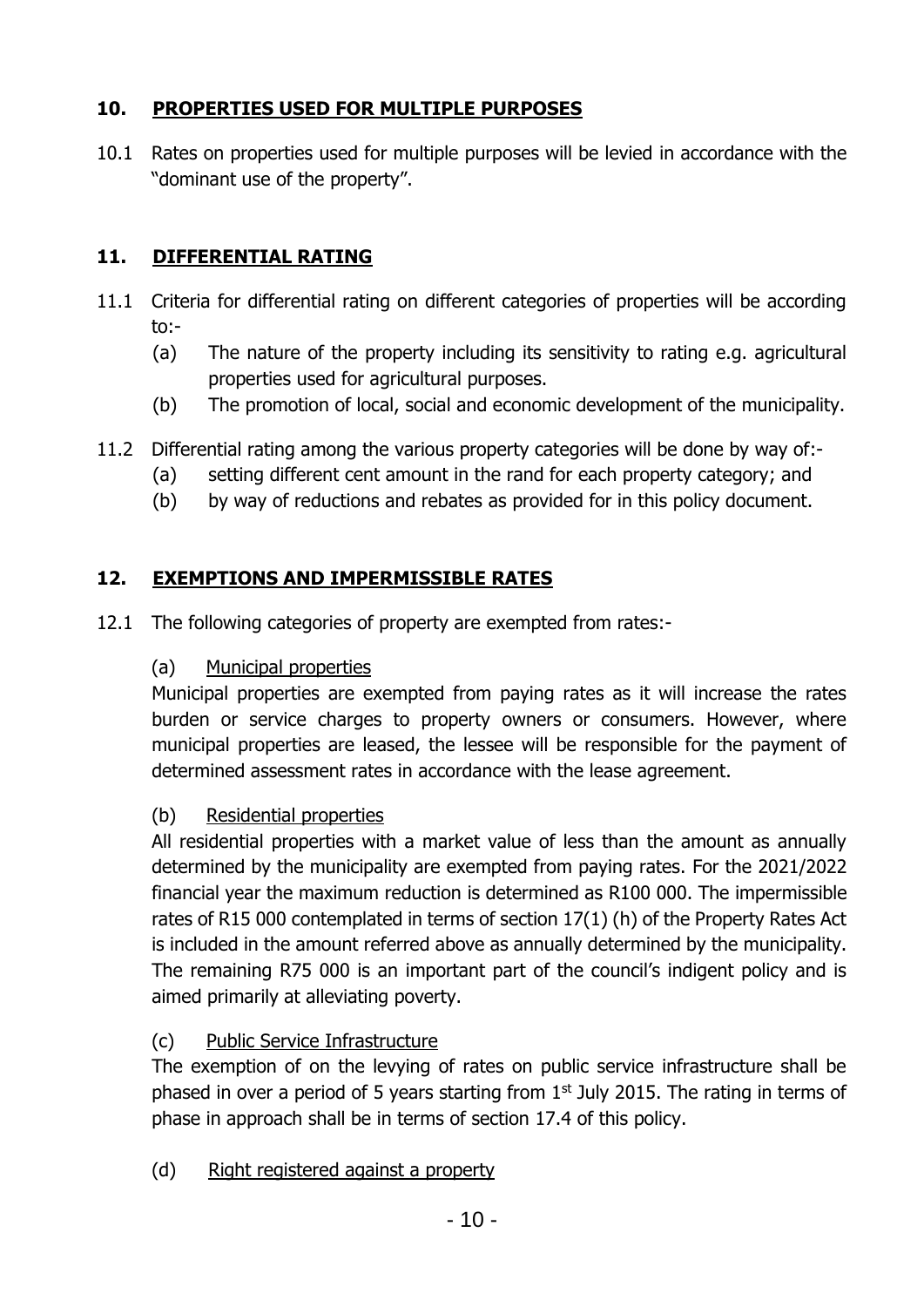Any right registered against a property as defined in clause 2.14(b) of this policy is exempted from paying rates.

### (e) Properties of which it is difficult to establish a market value

Properties in respect of which it is impossible or unreasonably difficult to establish a market value because of legally insecure tenure resulting from past racially discriminatory laws or practices is exempted from paying rates. However, state owned property identified within this area such as schools, clinics, police stations, etc will be valued and levied accordingly.

- 12.2 Exemptions in clause 12.1 will automatically apply and no application is thus required.
- 12.3 Impermissible Rates: In terms of section 17(1) of the Property Rates Act the municipality may, inter alia, not levy a rate:-
	- (a) On those parts of a special nature reserve, national park or nature reserve within the meaning of the National Environmental Management: Protected Areas Act, 2003 (Act No. 57 of 2003) or of a national botanical garden within the meaning of the National Environmental Management: Biodiversity Act, 2004, which are not developed or used for commercial, business, or residential agricultural purposes.
	- (b) On mineral rights within the meaning of paragraph (b) of the definition of "property" in section 1 of the Act.
	- (c) On a property belonging to a land reform beneficiary or his or her heirs, provided that this exclusion lapses ten years from the date on which such beneficiary's title was registered in the office of the Registrar of Deeds.
	- (d) On a property registered in the name of and used primarily as a place of public worship by a religious community, including an official residence registered in the name of that community which is occupied by an office-bearer of that community who officiates at services at that place of worship.

### 12.4 Public Benefit Organisations (PBO's)

Taking into account the effects of rates on PBOs performing a specific public benefit activity and if registered in terms of the Income Tax Act, 1962 (No 58 of 1962) for tax reduction because of those activities, Public Benefit Organizations may apply for the exemption of property rates. Public Benefit Organizations may include, inter alia:-

- (a) Welfare and humanitarian For example PBOs providing disaster relief.
- (b) Health Care For example PBO's providing counselling and treatment of persons afflicted with HIV and AIDS including the care of their families and dependents in this regard.
- (c) Education and development

For example PBO's providing early childhood development services for preschool children.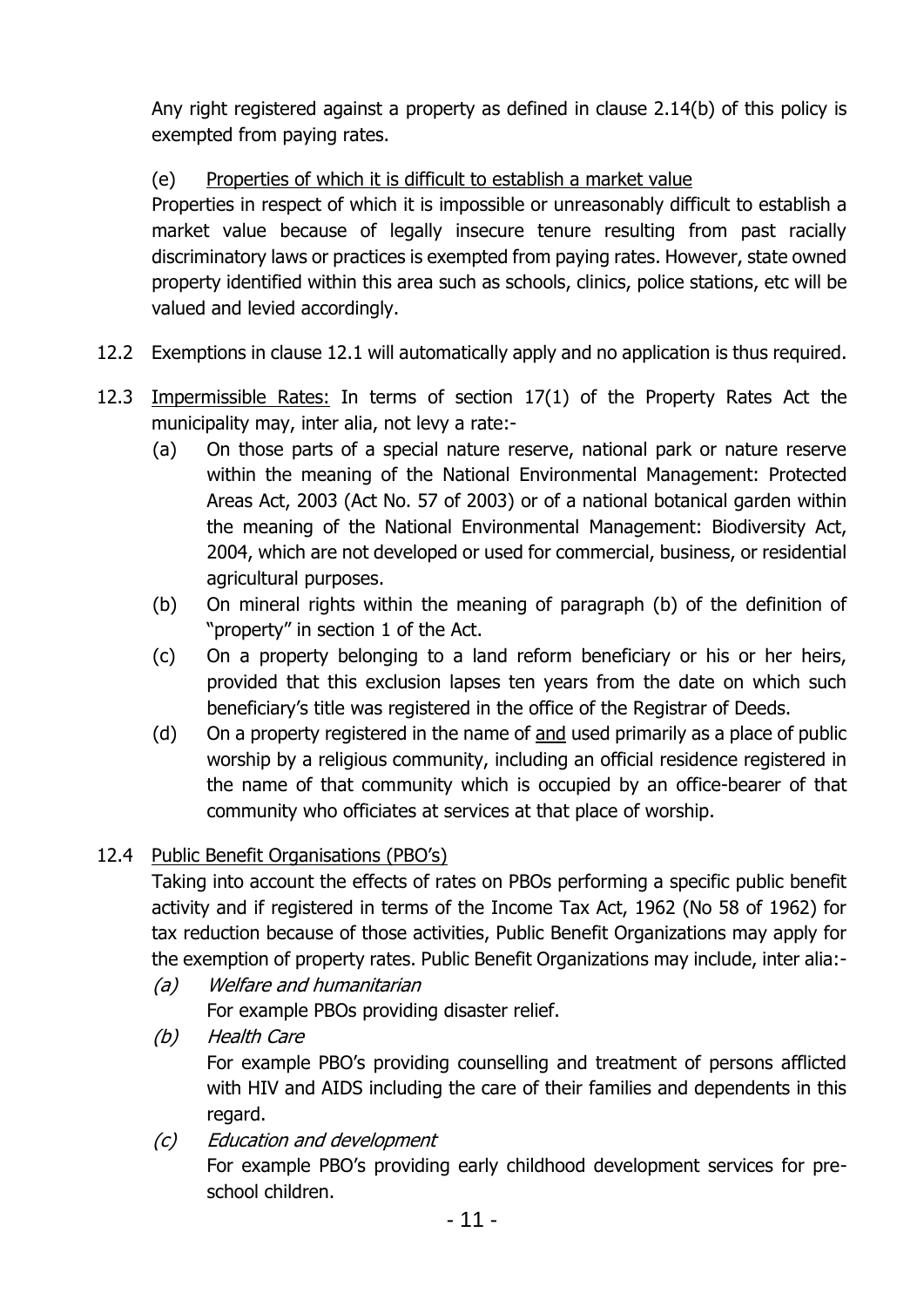(d) Sporting bodies

Property used by an organization for sporting purposes on a non-professional basis.

- (e) Cultural institutions Property used for purposes declared in terms of the Cultural Institutions Act, Act 29 of 1969 or the Cultural Institutions Act, Act 66 of 1989.
- (f) Museums, libraries, art galleries and botanical gardens Property registered in the name of private persons, open to the public and not operated for gain.
- (g) Animal welfare Property owned or used by organizations whose exclusive aim is to protect birds, reptiles and animals on a not-for-gain basis.
- (h) Cemeteries and crematoriums

Property used for cemeteries and crematoriums.

(i) Welfare institutions

Properties used exclusively as an orphanage, non-profit retirement villages, old age homes or benevolent/charitable institutions, including workshops used by the inmates, laundry or cafeteria facilities; provided that any profits from the use of the property are used entirely for the benefit of the institution and/or to charitable purposes within the municipality.

- (j) Charitable institutions Property owned or used by institutions or organizations whose aim is to perform charitable work on a not-for-gain basis.
- 12.5 All possible benefiting organisations in clause 12.4 must apply annually for exemptions. All applications must be addressed in writing to the municipality by 31 August for the financial year in respect of which the rate is levied. If the exemption applied for is granted the exemption will apply for the full financial year.
- 12.6 Public benefit organisations must attach a SARS tax exemption certificate issued by the South African Revenue Services (SARS) as contemplated in Part 1 of the Ninth Schedule of the Income Tax Act, 1962 (No 58 of 1962) to all applications.
- 12.7 The municipality retains the right to refuse the exemption if the details supplied in the application form were incomplete, incorrect or false.

12.8 The extent of the exemptions implemented in terms of clauses 12.1 to 12.4 must annually be determined by the municipality and included in the annual budget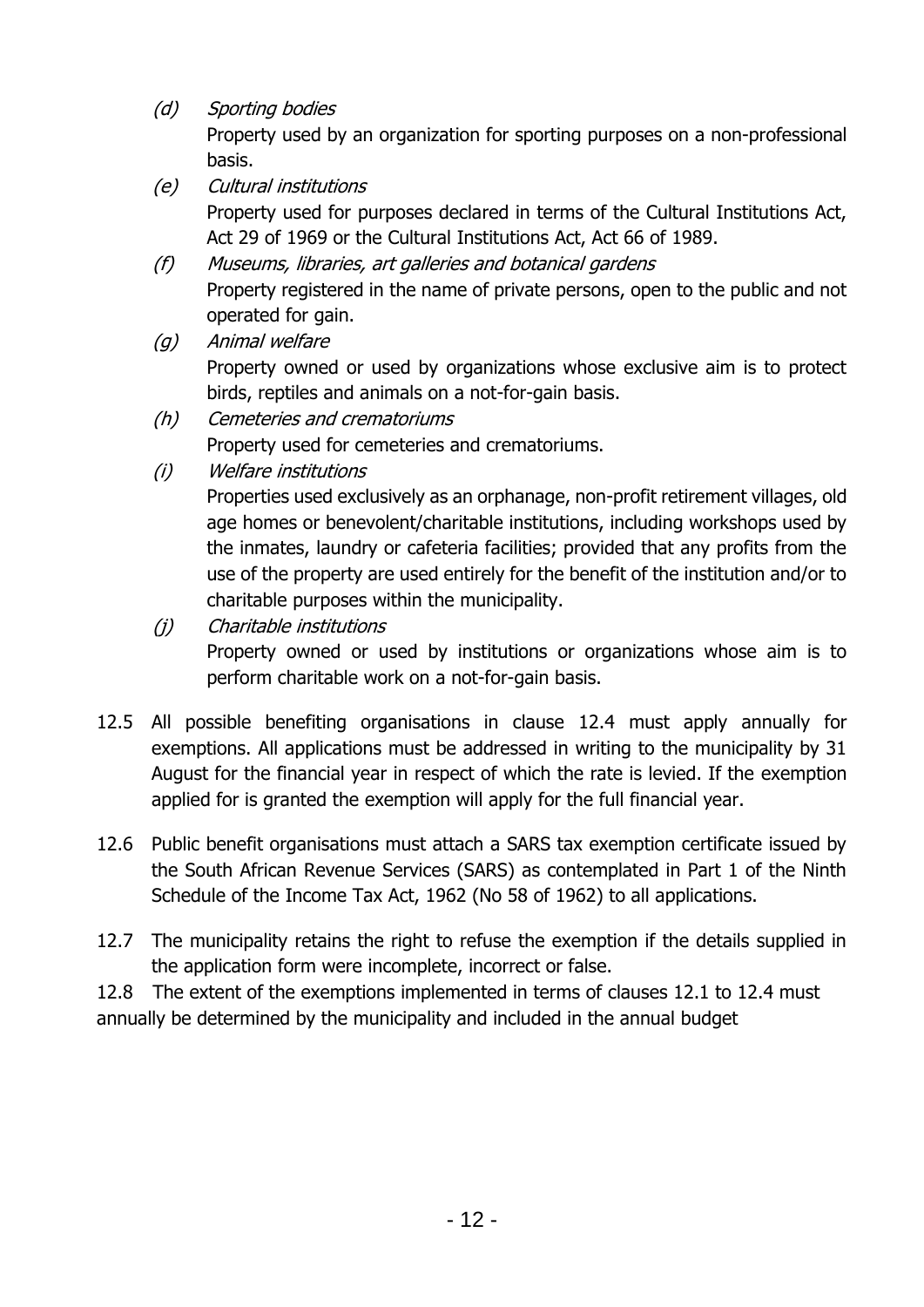# **13. REDUCTIONS**

- 13.1 Reductions as contemplated in section 15 of the Act will be considered on an *ad-hoc* basis in the event of the following:-
	- (a) Partial or total destruction of a property.
	- (b) Disasters as defined in the Disaster Management Act, 2002 (Act 57 of 2002).
- 13.2 The following conditions shall be applicable in respect of clause 13.1:-
	- (a) The owner referred to in clause 13.1(a) shall apply in writing for a reduction and the onus will rest on such applicant to prove to the satisfaction of the municipality that his property has been totally or partially destroyed. He/ she will also have to indicate to what extent the property can still be used and the impact on the value of the property.
	- (a) Property owners will only qualify for a rebate if affected by a disaster as referred to in the Disaster Management Act, 2002 (Act No. 57 of 2002).
	- (b) A maximum reduction to be determined on an annual basis shall be allowed in respect of both clauses 13.1(a) and 13.1(b). For the 2021/2022 financial year the maximum reduction is determined as 80%.
	- (c) An ad-hoc reduction will not be given for a period in excess of 6 months, unless the municipality gives further extension on application.
	- (d)If rates were paid in advance prior to granting of a reduction the municipality will give credit to such an owner as from the date of reduction until the date of lapse of the reduction or the end of the period for which payment was made whichever occurs first.

### **14. REBATES**

### **14.1 Categories of property**

- (a) Business, commercial and industrial properties
	- (i) The municipality may grant rebates to rateable enterprises that promote local, social and economic development in its area of jurisdiction. The following criteria will apply:
		- a. job creation in the municipal area;
		- b. social upliftment of the local community; and
		- c. creation of infrastructure for the benefit of the community.
	- (ii) A maximum rebate as annually determined by the municipality will be granted on approval, subject to:
		- a. a business plan issued by the directors of the company indicating how the local, social and economic development objectives of the municipality are going to be met;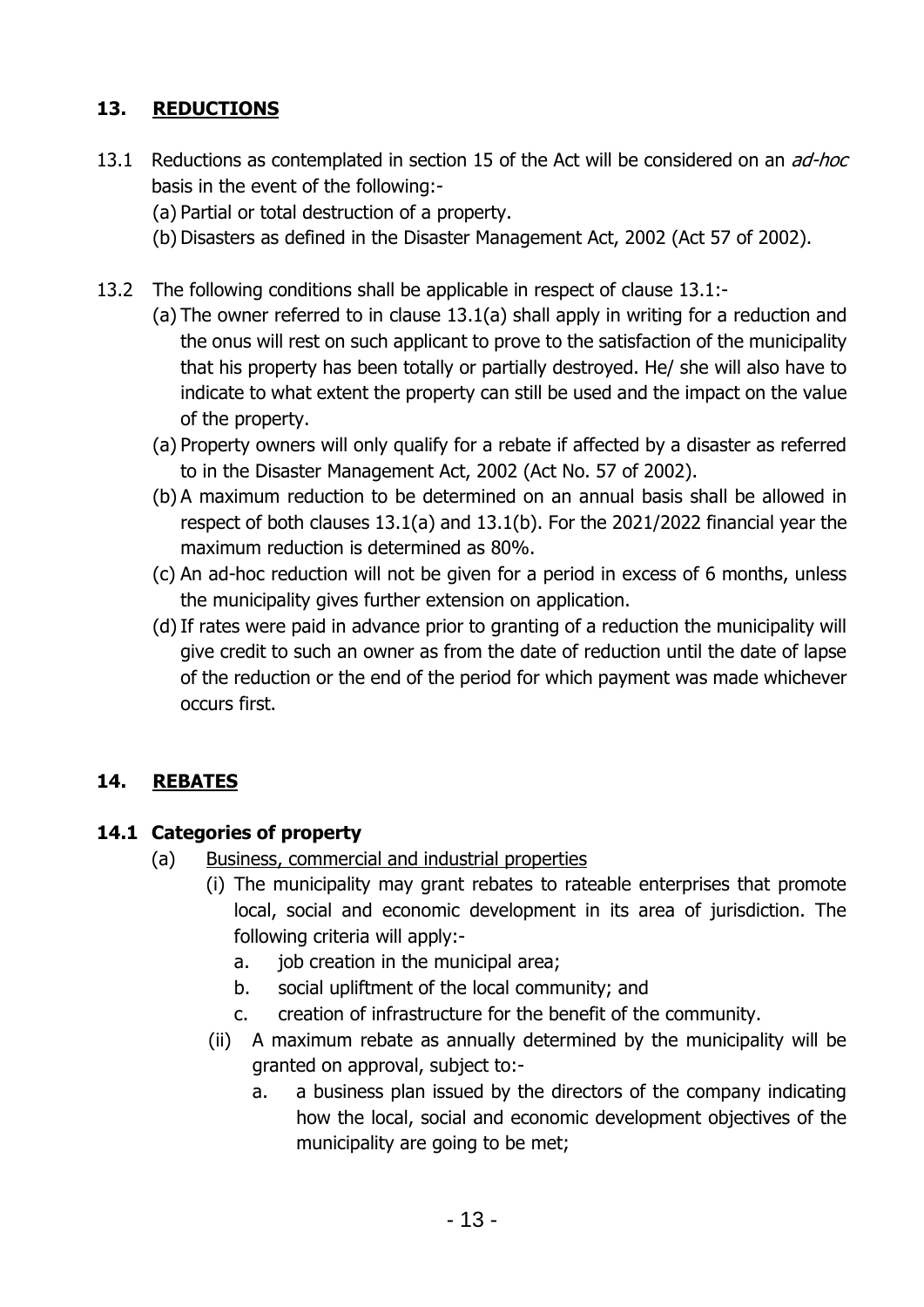- c. an assessment by the municipal manager or his/her nominee indicating that the company qualifies.
- (ii) All applications must be addressed in writing to the municipality by for the financial year in respect of which the rate is levied. If the rebate applied for is granted the rebate will apply for the full financial year. For the 2021/2022 financial year the rebate is determined as 40%.

### (b) Residential properties & Privately owned properties

The municipality grants an additional rebate, to be determined on an annual basis, which applies to privately owned towns serviced by the owner qualifying as defined in clause 2.13 of this policy. All applications must be addressed in writing to the municipality by for the financial year in respect of which the rate is levied. If the rebate applied for is granted the rebate will apply for the full twelve months/ financial year. For the 2021/2022 financial year the rebate is determined as 40%.

### (c) Agricultural property rebate

- (i) When considering the criteria to be applied in respect of any exemptions, rebates and reductions on any properties used for agricultural purposes the municipality must take into account:
	- a. the extent of rates related services rendered by the municipality in respect of such properties.
	- b. the contribution of agriculture to the local economy.
	- c. the extent to which agriculture assists in meeting the service delivery and developmental objectives of the municipality; and
	- d. the contribution of agriculture to the social and economic welfare of farm workers.
- (ii) In terms of section 84 of the Act the Minister for Provincial and Local Government, and in concurrence with the Minister of Finance as required through section 19 of the Act, may determine that a rate levied by the Council on a category of non-residential property may not exceed the ratio to the rate on residential property. In the absence of any such promulgation the municipality will apply the standard ratio for agricultural properties as 1:0.25 (75% rebate on the tariff for residential properties). For the 2021/2022 financial year the minister has promulgated a ratio of 1:0.25.
- (iii) An additional rebate (based on the total property value) of maximum 10% will be granted by the municipality in respect of the following:
	- a. 2,5% for the provision of accommodation in a permanent structure to farm workers and their dependents.
	- b. 2,5% if these residential properties are provided with potable water.
	- c. 2,5% if the farmer for the farm workers electrifies these residential properties.
	- d. 2,5% for the provision of land for burial to own farm workers or educational or recreational purposes to own farm workers as well as people from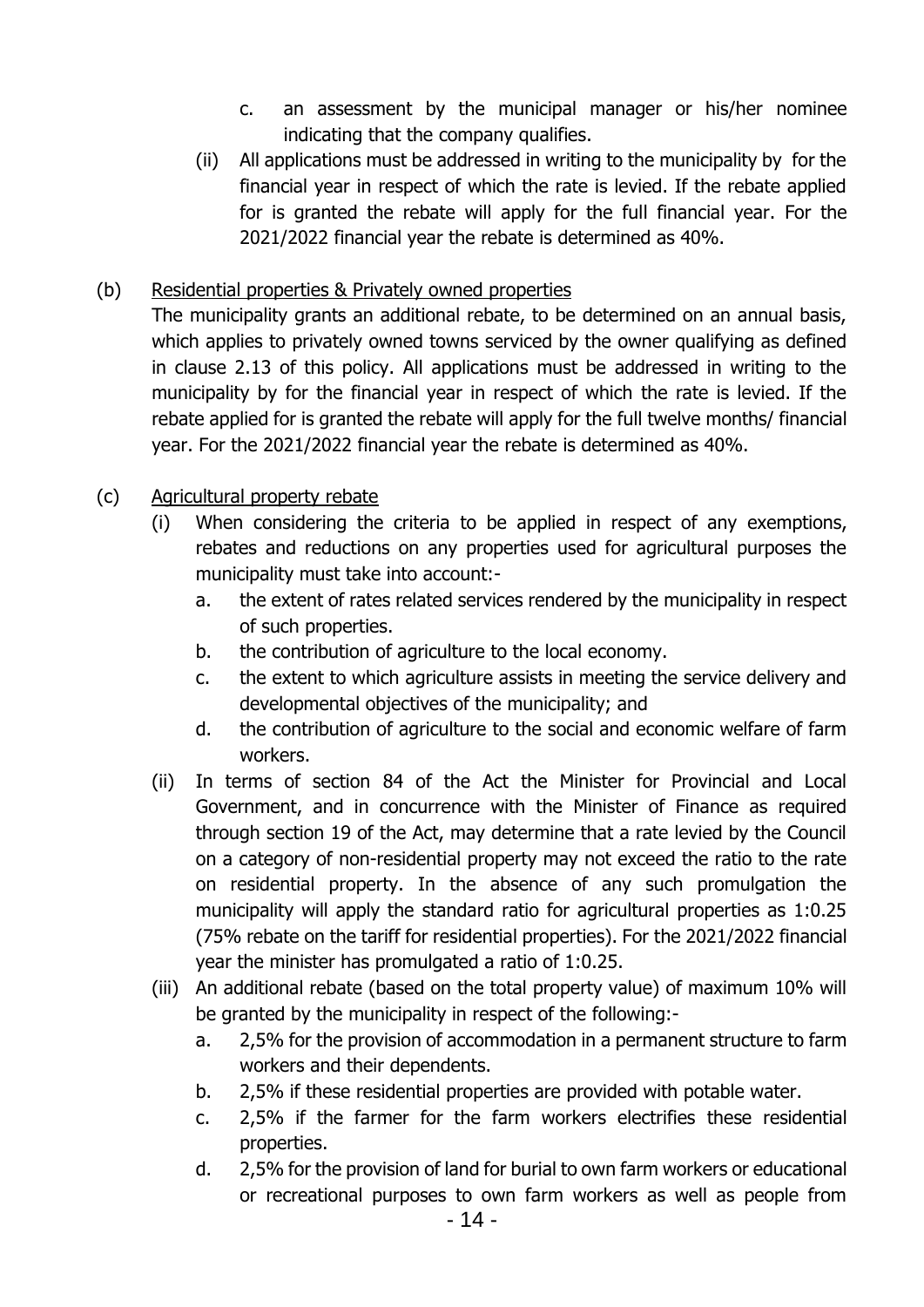surrounding farms.

- (iv) The granting of additional rebates is subject to the following:
	- a. All applications must be addressed in writing to the municipality indicating how service delivery and development obligations of the municipality and contribution to the social and economic welfare of farm workers were met. All applications must be addressed in writing to the municipality by for the financial year in respect of which the rate is levied. If the rebate applied for is granted the rebate will apply for the full twelve months/ financial year.
	- b. Council reserves the right to send officials or its agents to premises/households receiving relief on annual basis for the purpose of conducting an on-site audit of the details supplied. The onus also rests on recipients to immediately notify Council of any changes in their original application.
	- c. The municipality retains the right to refuse the exemption if the details supplied in the application form were incomplete, incorrect or false.
- (v) No other rebates will be granted to properties that qualify for the agricultural rebate. For the avoidance of doubt, properties that qualify for the agricultural rebate will not be entitled to the residential rate exemption as set out in clause 12.1(b) of this policy.

### **14.2 Categories of owners**

- 14.2.1Indigent owners and child headed families will receive a 100% rebate from payment of property tax:-
- (a) Indigent owners

Owners who qualify and who are registered as indigents in terms of the adopted indigent policy of the municipality, regardless of the value of the property, will receive a 100% rebate from payment of property tax. If qualifying in terms of the indigent policy this 100% rebate will automatically apply and no further application is thus required by the owner.

(b) Child headed families

(i) Families headed by child will receive a 100% rebate for paying property tax, according to monthly household income.

(ii) The family head must apply for free basic services and indigent support for registration as a child headed household and must be assisted by the municipality with completion of the application form. If qualifying, this rebate will automatically apply and no further application is thus required but the municipality reserves the right to do annual verification.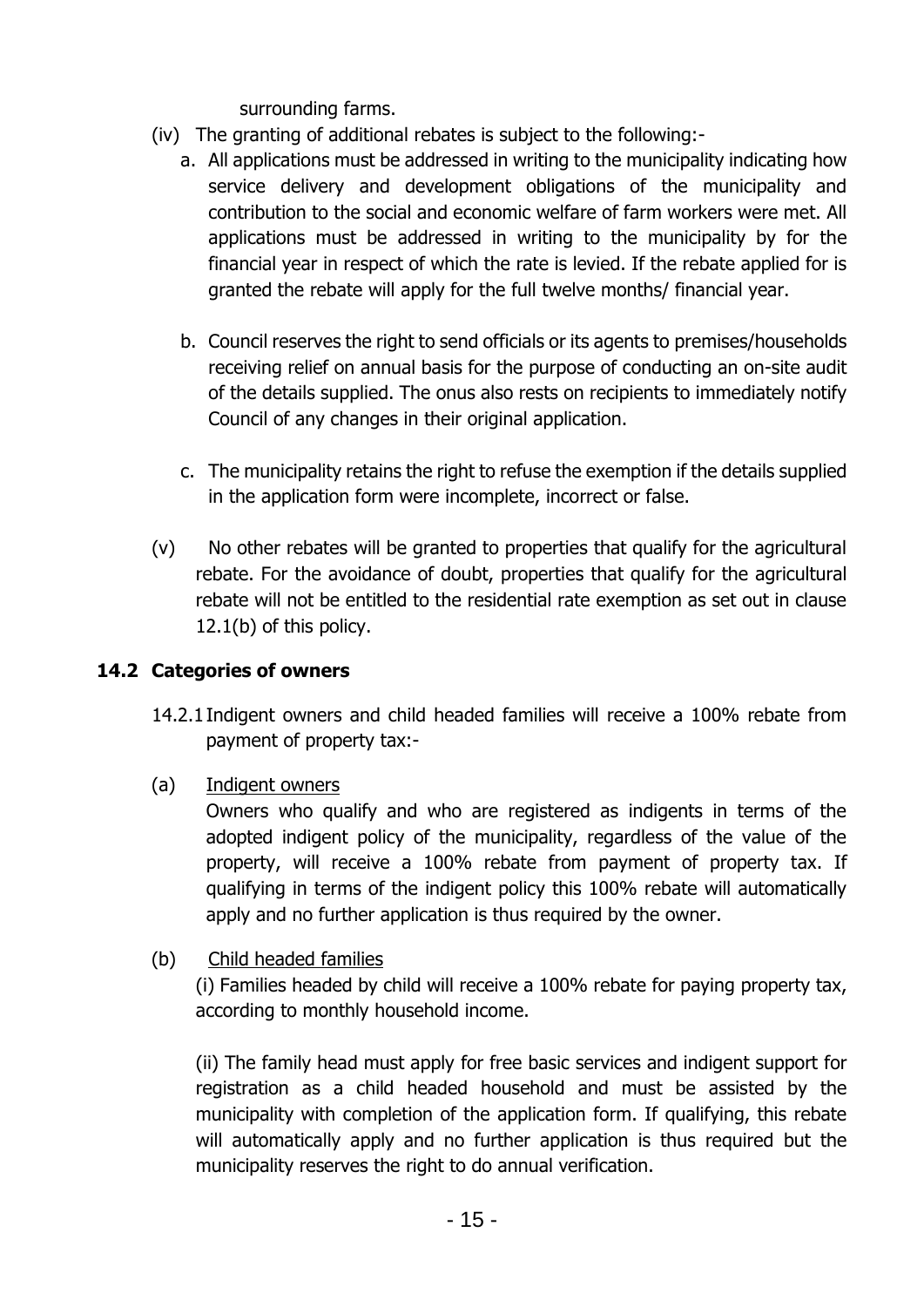### (c) Retired and Disabled Persons Rate Rebate

(i) Retired and Disabled Persons, not registered as indigents, qualify for special rebates according to monthly household income. To qualify for the rebate a property owner must:-

- a. occupy the property as his/her normal residence;
- b. be at least 60 years of age or in receipt of a disability pension from the Department of Welfare and Population Development;
- c. be in receipt of a total monthly income from all sources as annually determined by the municipality (including income of spouses of owner);
- d. not be the owner of more than one property; and
- e. provided that where the owner is unable to occupy the property due to no fault of his/her own, the spouse or minor children may satisfy the occupancy requirement.

(ii) Property owners must apply on a prescribed application form for a rebate as determined by the municipality. Applications must be accompanied by-

- a. a certified copy of the identity document or any other proof of the owners age which is acceptable to the municipality;
- b. sufficient proof of income of the owner and his/her spouse;
- c. an affidavit from the owner;
- d. if the owner is a disabled person proof of a disability pension payable by the state must be supplied; and
- e. if the owner has retired at an earlier stage for medical reasons proof thereof must be submitted.
- (iii) All applications must be addressed in writing to the municipality for the full twelve months/ financial year in respect of which the rate is levied. If the rebate applied for is granted the rebate will apply for the full twelve months/ full financial year and the corresponding rebate is determined as follows:-
- a. Disable consumer 100%.
- b. Retired consumer 80%
- (iv) The municipality retains the right to refuse the exemption if the details supplied in the application form were incomplete, incorrect or false.
- 14.2.3The extent of the rebates granted in terms of clauses 14.1 and 14.2 must annually be determined by the municipality and included in the annual budget.

# **15. PAYMENT OF RATES**

15.1 The rates levied on the properties shall be payable:-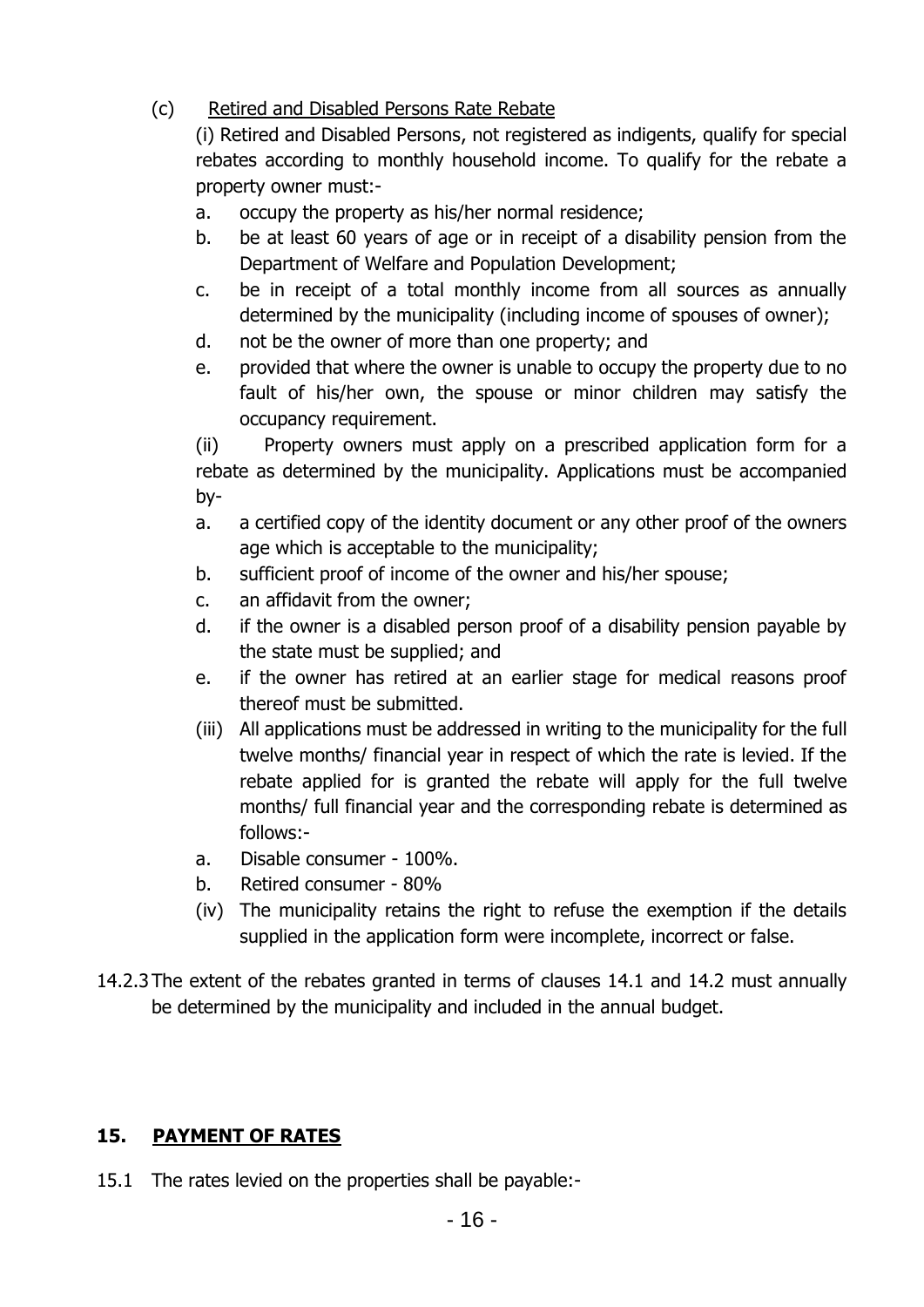- (a) on a monthly basis; or
- (b) annually
- 15.2 Ratepayers may choose paying rates annually in one instalment. If the owner of property that is subject to rates, notify the municipality or his/her nominee in writing not later than 30 June in any financial year, or such later date in such financial year as may be determined by the municipality that he/she wishes to pay all rates annually, such owner shall be entitled to pay all rates in the subsequent financial year and each subsequent financial year annually until such notice is withdrawn by him/her in a similar manner.
- 15.3 Rates payable on an annual basis will be subject to a discount of 5% if paid in full on or before 31 July of each year for residential.
- 15.4 The municipality shall determine the due dates for payments in monthly instalments and the single annual payment and this date shall appear on the accounts forwarded to the owner/ tenant/ occupants/ agent.
- 15.5 Interest on arrears rates shall be calculated in accordance with the provisions of the Tariff Policy of the Municipality.
- 15.6 If a property owner who is responsible for the payment of property rates in terms of this policy fails to pay such rates in the prescribed manner, it will be recovered from him/her in accordance with the provisions of the Credit Control and Debt Collection By-law of the Municipality.
- 15.7 Arrears rates shall be recovered from owner, tenants and occupiers in terms of section 28 and 29 of the Act and the Municipality's credit control and debt collection by-law.
- 15.8 Where the rates levied on a particular property have been incorrectly determined, whether because of an error or omission on the part of the municipality or false information provided by the property owner concerned or a contravention of the permitted use to which the property concerned may be put, the rates payable shall be appropriately adjusted for the period extending from the date on which the error or omission is detected back to the date on which rates were first levied in terms of the current valuation roll.
- 15.9 In addition, where the rates levied on a particular property have been incorrectly determined as per section 15.8 above, the interest on arrears shall be adjusted for the period where the error was made.

### **16. ACCOUNTS TO BE FURNISHED**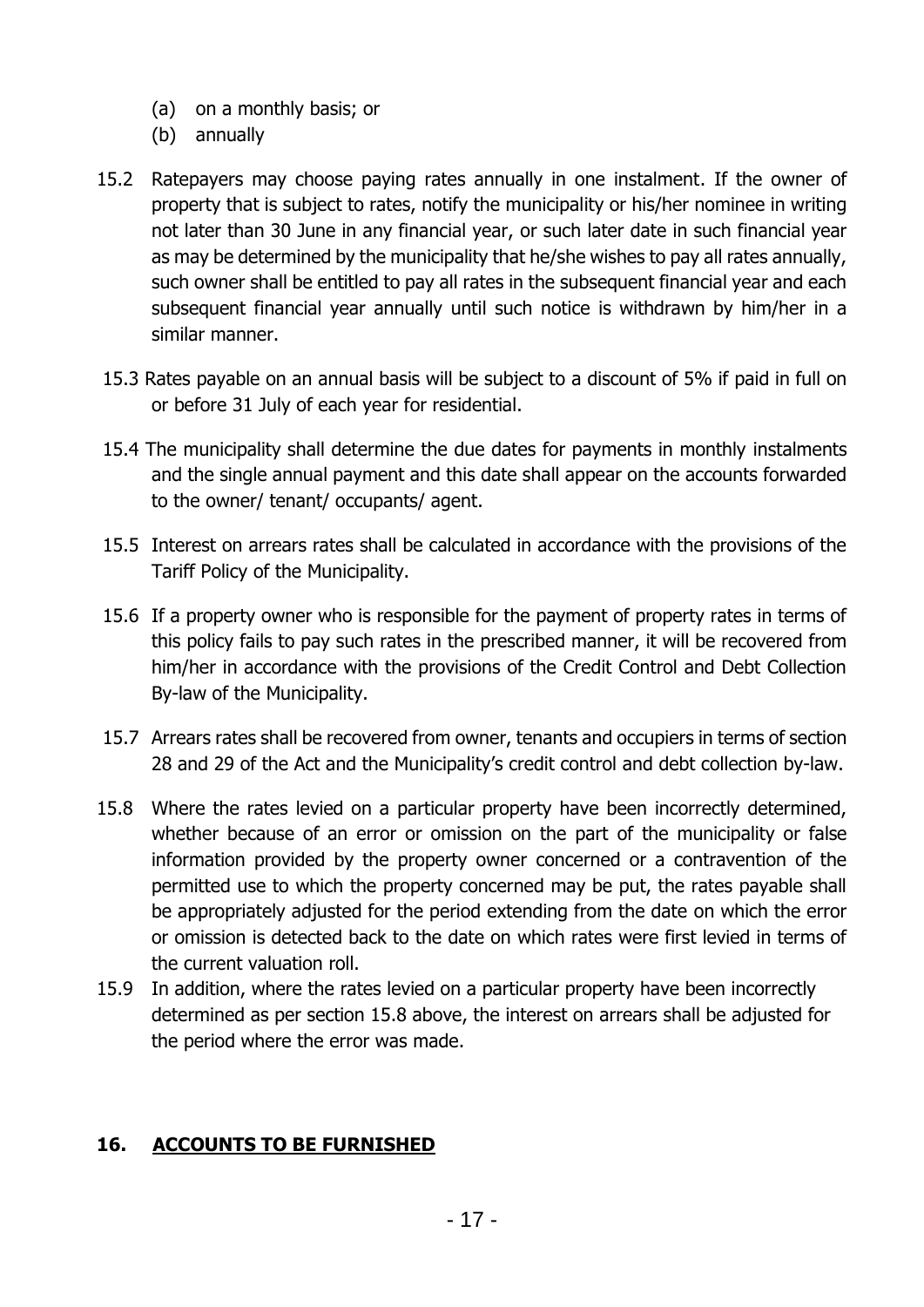- 16.1 The municipality will furnish each person liable for the payment of rates with a written account, which will specify:-
	- (i) the amount due for rates payable,
	- (ii) the date on or before which the amount is payable,
	- (iii) how the amount was calculated,
	- (iv) the market value of the property, and
	- (v) rebates, exemptions, reductions or phasing-in, if applicable.
- 16.2 In the case of joint ownership the municipality shall consistently, in order to minimise costs and unnecessary administration, recover rates from one of the joint owners only provided that it takes place with the consent of the owners concerned.

### **17. PHASING IN OF RATES**

- 17.1 The rates to be levied on newly rateable property shall be phased in as explicitly provided for in section 21 of the Act.
- 17.2 The phasing–in discount on the properties referred to in section 21 shall be as follows:-
	- First year : 75% of the relevant rate;
	- Second year: 50% of the relevant rate; and
	- Third year : 25% of the relevant rate.
- 17.3 No rates shall be levied on newly rateable properties that are owned and used by organisations conducting activities that are beneficial to the public and that are registered in terms of the Income Tax Act for those activities, during the first year. The phasing-in discount on these properties shall be as indicated below:-
	- First year : 100% of the relevant rate;
	- Second year: 75% of the relevant rate;
	- Third year : 50% of the relevant rate; and
	- Fourth year : 25% of the relevant rate.
- 17.4 The phasing in discount for exempting public service infrastructure as referred in section 93A of the amendment Act shall be as follows:
	- **Eirst year 20%**
	- Second Year 40%
	- **·** Third Year 60%
	- **•** Fourth Year 80%
	- **•** Five Year 100%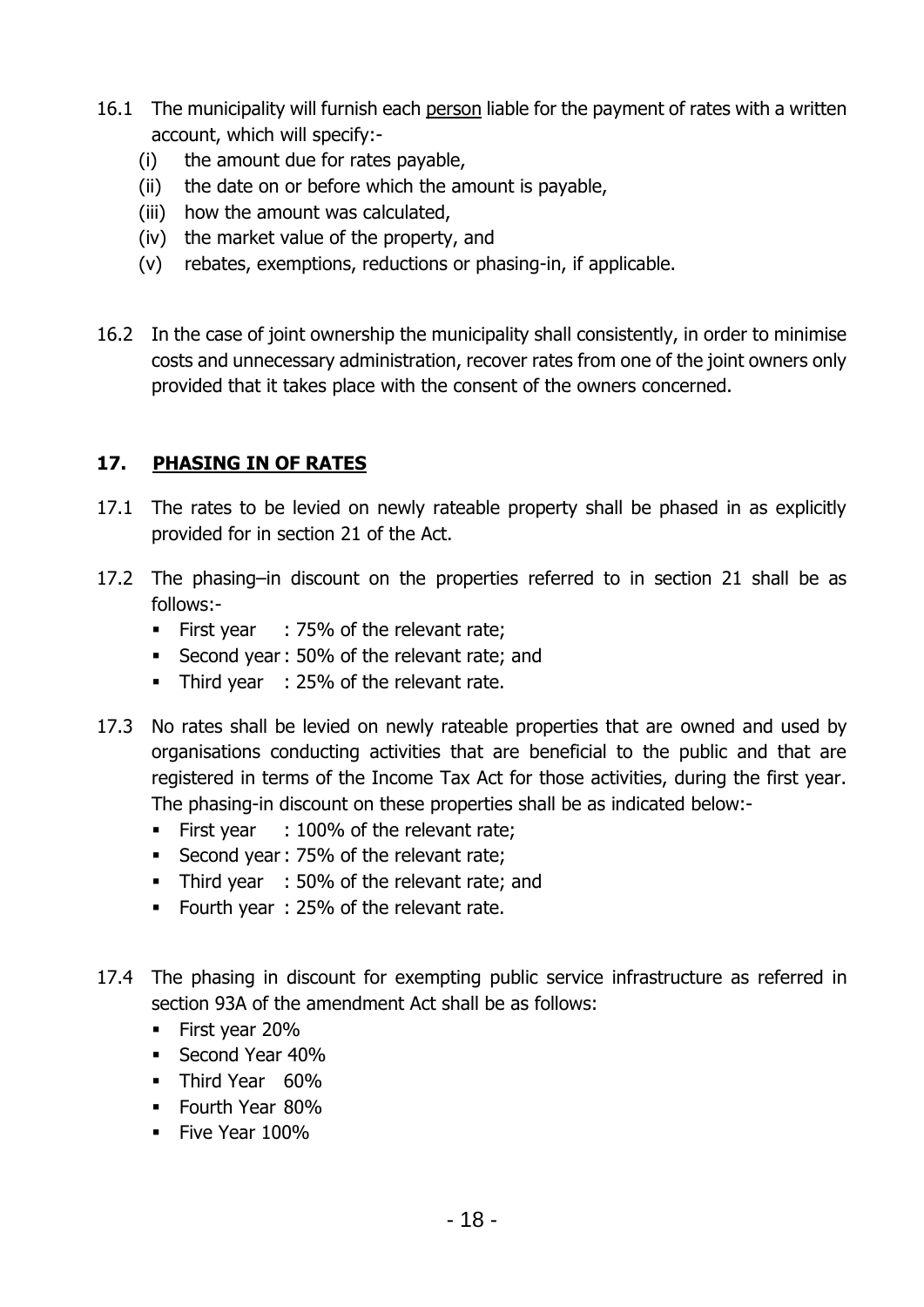### **18. SPECIAL RATING AREAS**

- 18.1 The municipality will, whenever deemed necessary, by means of a formal Council resolution determine special rating areas in consultation with the relevant communities as provided for in section 22 of the Act.
- 18.2 The following matters shall be attended to in consultation with the committee referred to in clause 18.3 whenever special rating is being considered:-
	- Proposed boundaries of the special rating area;
	- Statistical data of the area concerned giving a comprehensive picture of the number of erven with its zoning, services being rendered and detail of services such as capacity, number of vacant erven and services that are not rendered;
	- Proposed improvements clearly indicating the estimated costs of each individual improvement;
	- Proposed financing of the improvements or projects;
	- Priority of projects if more than one;
	- Social economic factors of the relevant community;
	- **•** Different categories of property;
	- The amount of the proposed special rating;
	- Details regarding the implementation of the special rating;
	- The additional income that will be generated by means of this special rating.
- 18. 3 A committee consisting of 6 members of the community residing within the area affected will be established to advise and consult the municipality in regard to the proposed special rating referred to above. This committee will be elected by the inhabitants of the area concerned who are 18 years of age or older. No person under the age of 18 may be elected to serve on the committee. The election of the committee will happen under the guidance of the Municipal Manager. The committee will serve in an advisory capacity only and will have no decisive powers.
- 18.4 The required consent of the relevant community shall be obtained in writing or by means of a formal voting process under the chairmanship of the Municipal Manager. A majority shall be regarded as 50% plus one of the households affected. Each relevant household within the special rating area, i.e. every receiver of a monthly municipal account, will have 1 vote only.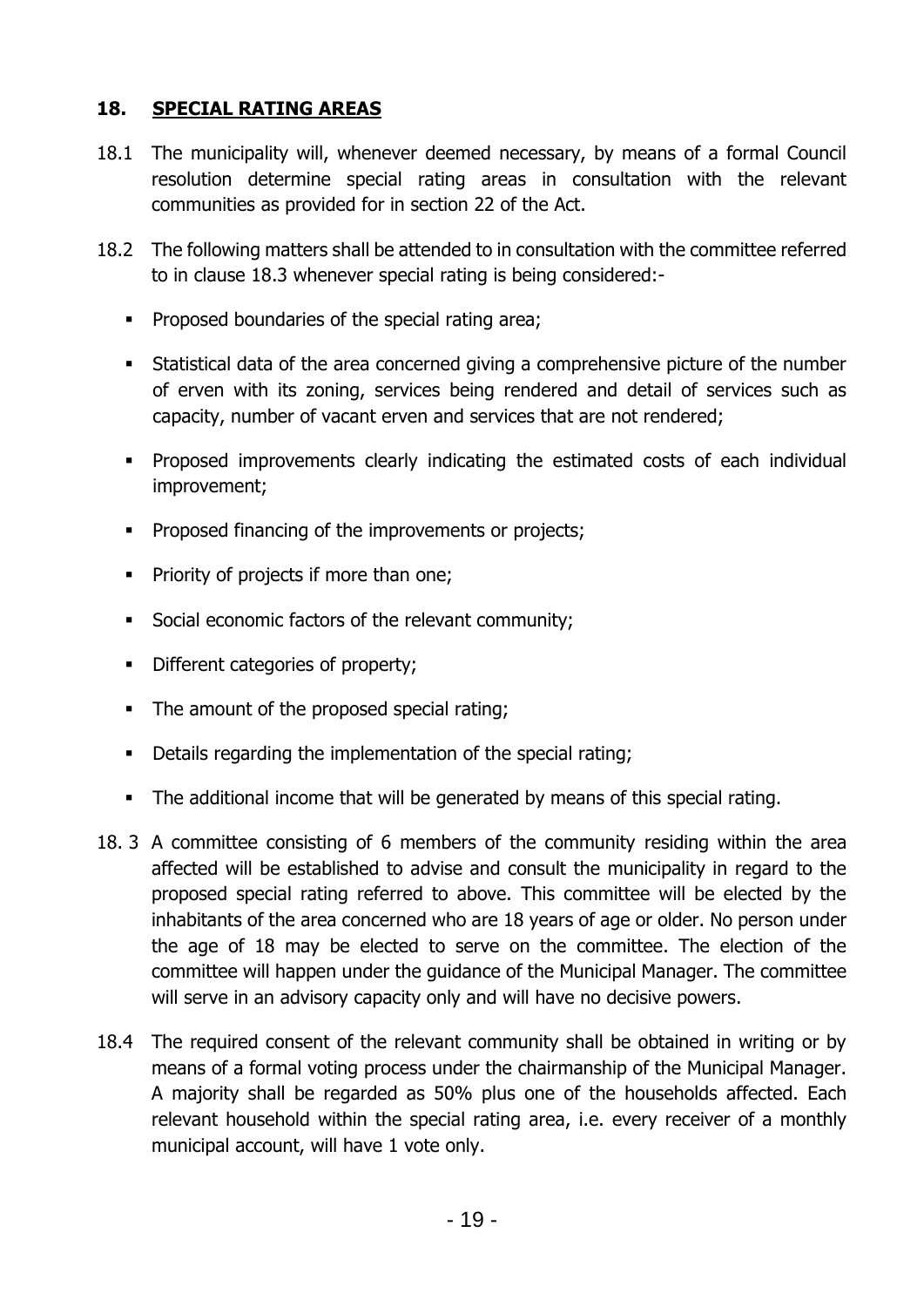- 18.5 In determining the special additional rates the municipality shall differentiate between different categories as referred to in clause 8 of this policy.
- 18.6 The additional rates levied shall be utilised for the purpose of improving or upgrading of the specific area only and not for any other purposes whatsoever.
- 18.7 The municipality shall establish separate accounting and other record-keeping systems for the identified area and the households concerned shall be kept informed of progress with projects and financial implications on an annual basis.

### **19. FREQUENCY OF VALUATION**

- 19.1 The municipality shall prepare a new valuation roll at least every 5 (five) years.
- 19.2 In accordance with the Act the municipality, under exceptional circumstances, may request the MEC for Local Government and Housing in the province to extend the validity of the valuation roll to 7 (seven) years.
- 19.3 Supplementary valuations may be done on a continual basis but at least once annually.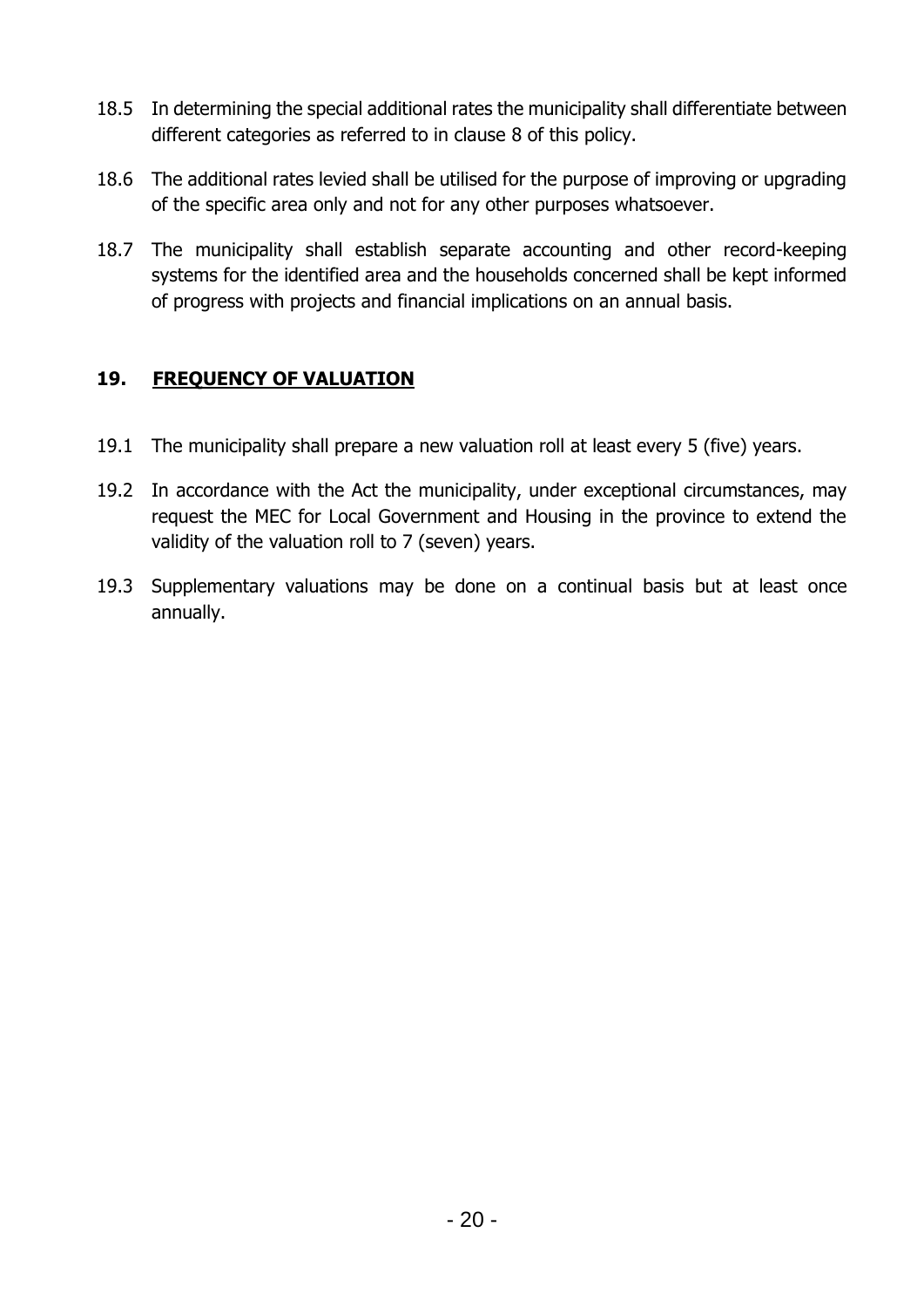# **20. COMMUNITY PARTICIPATION**

- 20.1 Before the municipality adopts the rates policy, the municipal manager will follow the process of community participation envisaged in chapter 4 of the Municipal Systems Act and comply with the following requirements:-
	- (a) Council must establish appropriate mechanisms, processes and procedures to enable the local community to participate and will provide for consultative sessions with locally recognised community organisations and where appropriate traditional authorities.
	- (b) Conspicuously display the draft rates policy for a period of at least 30 days (municipality to include period decided on) at the municipality's head and satellite offices, libraries and on the website.
	- (c) Advertise in the media a notice stating that the draft rates policy has been prepared for submission to council and that such policy is available at the various municipal offices and on the website for public inspection.
	- (d) Property owners and interest persons may obtain a copy of the draft policy from the municipal offices during office hours at a fee as determined by Council as part of its annual tariffs. Property owners and interest persons are invited to submit written comments or representations to the municipality within the specified period in the notice.
	- (e) Council will consider all comments and/or representations received when considering the finalisation of the rates policy.
	- (f) The municipality will communicate the outcomes of the consultation process in accordance with section 17 of the Municipal Systems Act 32 of 2000.

### **21. REGISTER OF PROPERTIES**

- 21.1 The municipality will compile and maintain a register in respect of all properties situated within the jurisdiction of the municipality. The register will be divided into Part A and Part B.
- 21.2 Part A of the register will consist of the current valuation roll of the municipality and will include all supplementary valuations done from time to time.
- 21.3 Part B of the register will specify which properties on the valuation roll or any supplementary valuation roll are subject to:
	- i. Exemption from rates in terms of section 15 of the Property Rates Act,
	- ii. Rebate or reduction in terms of section 15,
	- iii. Phasing-in of rates in terms of section 21, and
	- iv. Exclusions as referred to in section 17.
- 21.4 The register will be open for inspection by the public at the municipal main offices during office hours or on the website of the municipality.